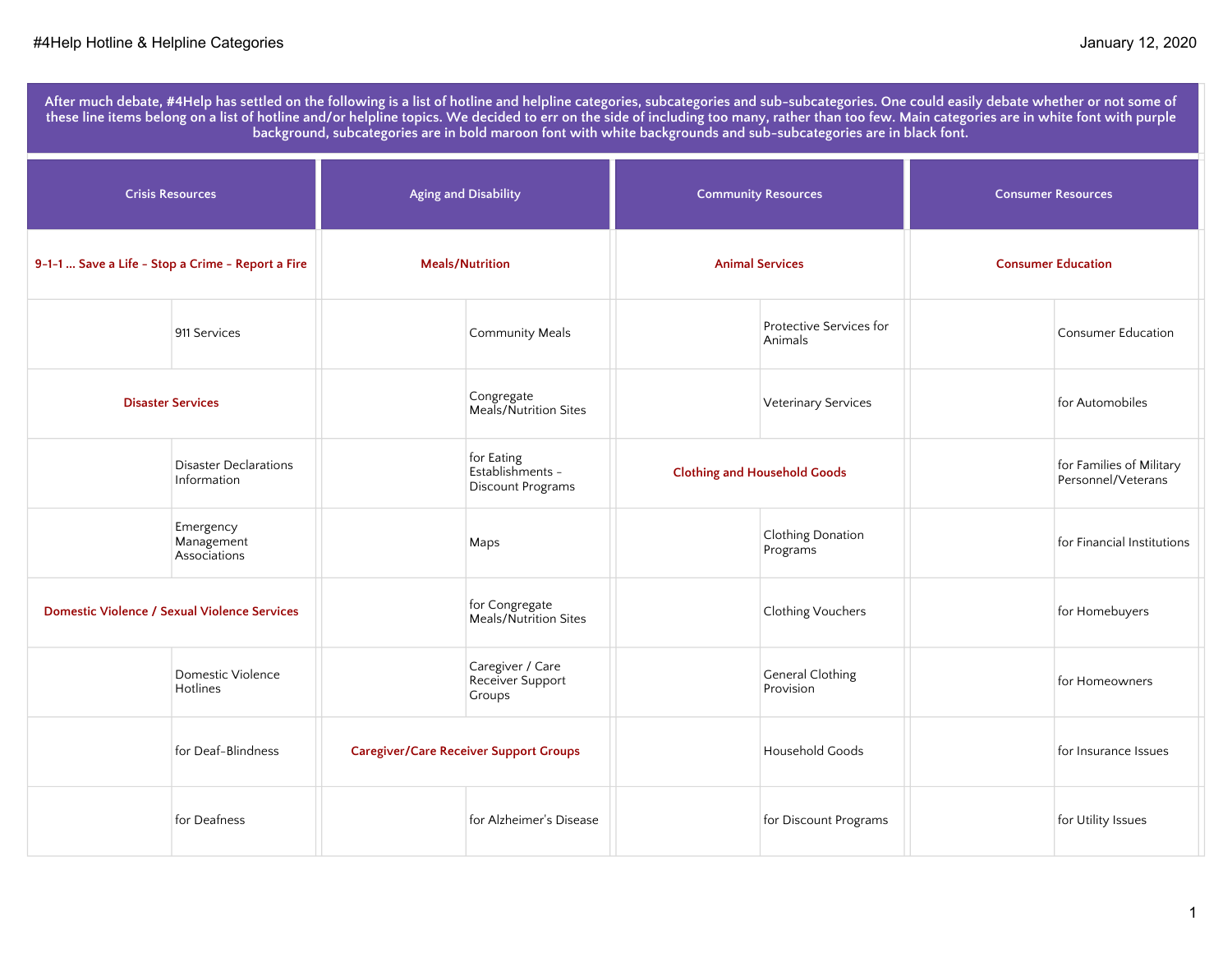| for Hard of Hearing                                   | for Dementia                                         |                                                 | Household Goods<br><b>Donation Programs</b> | Information<br>Clearinghouses                                 |
|-------------------------------------------------------|------------------------------------------------------|-------------------------------------------------|---------------------------------------------|---------------------------------------------------------------|
| for LGBTQ Issues                                      | for Families/Friends of<br>Frail/Dependent Elderly   |                                                 | Thrift Shops                                | for Consumer Education                                        |
| Domestic Violence<br>Protective/Restraining<br>Orders | for Families/Friends of<br>People with Disabilities  | <b>Community Action Agencies</b>                |                                             | <b>Government and Law Enforcement Complaints</b>              |
| Domestic Violence<br><b>Shelters</b>                  | for Multiple Sclerosis                               |                                                 | Community Action<br>Agencies                | Government<br>Complaints/Governmen<br>t Ombudsman Offices     |
| <b>Sexual Assault Hotlines</b>                        | for Parkinson's Disease                              | Directory Assistance / Libraries / Post Offices |                                             | for Civil State Trial<br>Courts                               |
| for LGBTQ Issues                                      | <b>Financial Assistance</b>                          |                                                 | Directory Assistance                        | for Criminal State Trial<br>Courts                            |
| Sexual Assault<br>Protection/Restraining<br>Orders    | <b>Attendant Subsidies</b>                           |                                                 | Libraries                                   | for Family Law Courts                                         |
| Sexual Assault Shelters                               | Representative Payee<br><b>Services</b>              |                                                 | Post Offices                                | for Probate Courts                                            |
| <b>Mental Health Crisis</b>                           | Social Security Disability<br>Insurance Applications | <b>Volunteer Opportunities</b>                  |                                             | Judge Complaints                                              |
| In Person Crisis<br>Intervention                      | Social Security<br>Retirement Benefits               |                                                 | Animal Services<br>Volunteer Opportunities  | Law Enforcement<br>Complaints                                 |
| <b>Mental Health Crisis</b><br>Lines                  | <b>Respite Care</b>                                  |                                                 | Conservation Service<br>Volunteer Programs  | Social Security Disability<br>Insurance<br>Appeals/Complaints |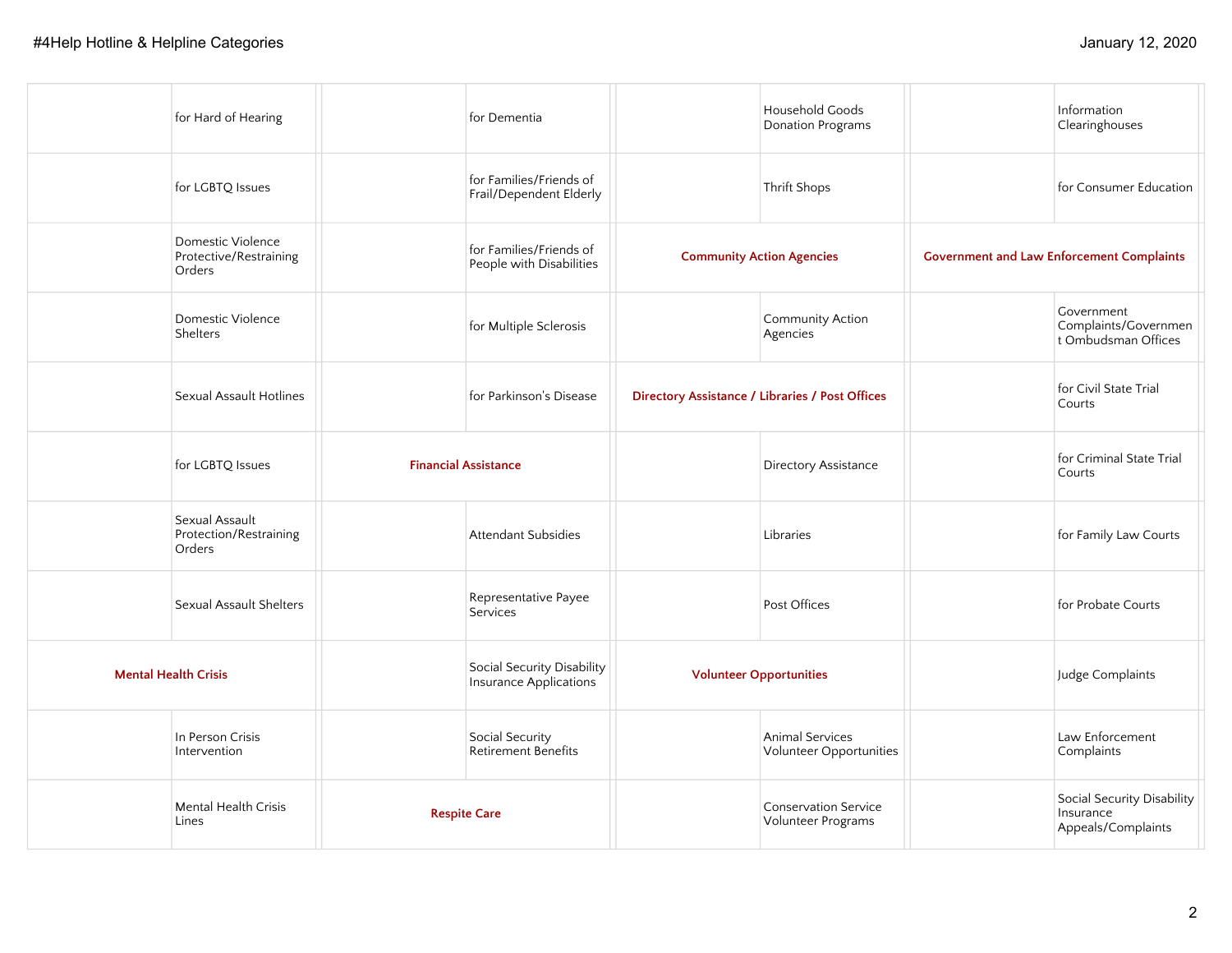| <b>People Experiencing Homelessness</b>     |  | Respite Care                                                   | Construction/Home<br>Maintenance Volunteer<br>Opportunities             | <b>Private Sector Complaints</b>                            |
|---------------------------------------------|--|----------------------------------------------------------------|-------------------------------------------------------------------------|-------------------------------------------------------------|
| <b>Extreme Cold Warming</b><br>Centers      |  | for Developmental<br><b>Disabilities</b>                       | Counseling/Information<br>Support Volunteer<br>Opportunities            | Consumer Fraud<br>Reporting                                 |
| Extreme Weather<br>Shelters                 |  | for Veterans                                                   | Criminal Justice/Legal<br>Services Volunteer<br>Opportunities           | <b>Consumer Protection</b><br>Agencies                      |
| Homeless Drop In<br>Centers                 |  | Respite Care Registries                                        | Disaster Related<br>Volunteer<br>Preparedness/Mobilizati<br>on Programs | General Consumer<br>Complaints                              |
| Clothing                                    |  | Respite Care Subsidies                                         | <b>Education Volunteer</b><br>Opportunities                             | Lawyer Complaints                                           |
| Consumer Goods, Cell Phones, Personal Items |  | for Dementia                                                   | Family Services Related<br>Volunteer Opportunities                      | <b>Practitioner Complaints</b>                              |
| for Disaster Victims                        |  | for Veterans                                                   | Food<br>Production/Preparation/<br>Delivery Volunteer<br>Opportunities  | for Dentists/Dental<br>Support Personnel                    |
| <b>Poison Control</b>                       |  | <b>Senior Centers and Senior Rides</b>                         | Interpretation/Translatio<br>n Volunteer<br>Opportunities               | for Nurses/Nursing<br>Support Personnel                     |
| Poison Control                              |  | Senior Centers                                                 | for<br>Refugees/Entrants/Asyl<br>ees                                    | for Physicians/Surgeons                                     |
| <b>Police</b>                               |  | Senior Ride Programs                                           | Recreational<br>Activities/Sports<br>Volunteer Opportunities            | for Podiatrists                                             |
| <b>Municipal Police</b>                     |  | Specialized Information for People with<br><b>Disabilities</b> | Transportation<br>Volunteer Opportunities                               | #4Help Complaints<br>about Non-Profit and<br>Other Agencies |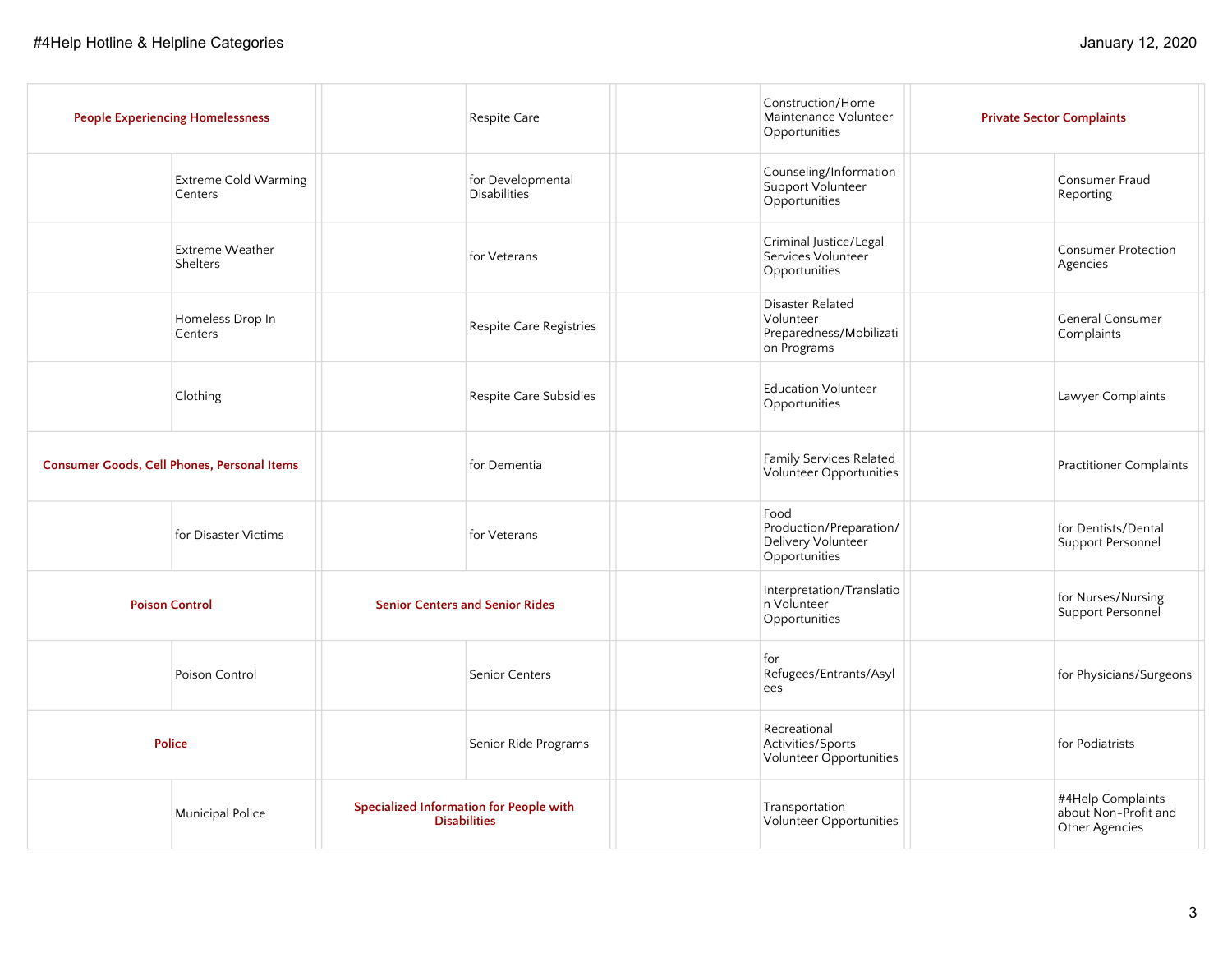|                            | State Police                                       |                                 | ADA Implementation<br>Assistance                   |                                 | Volunteer<br>Recruitment/Placement | <b>Private Sector Consumer Goods and Clothes</b> |
|----------------------------|----------------------------------------------------|---------------------------------|----------------------------------------------------|---------------------------------|------------------------------------|--------------------------------------------------|
| <b>Protective Services</b> |                                                    |                                 | Disability Rights Groups                           |                                 | Volunteer Training                 | Cell phones                                      |
|                            | Adult Protective<br>Intervention/Investigatio<br>n |                                 | Specialized Information<br>and Referral            |                                 | #4Help Needs<br>Volunteers         | Clothing                                         |
|                            | Children's Protective<br>Services                  |                                 | for Disabilities Issues                            |                                 |                                    |                                                  |
|                            | <b>Suicide Prevention</b>                          |                                 | Specialized Information for Seniors 60 and Older   |                                 |                                    |                                                  |
|                            | Suicide Prevention<br>Hotlines                     |                                 | Adult Protective<br>Intervention/Investigatio<br>n |                                 |                                    |                                                  |
|                            | for Transgender<br>Individuals                     |                                 | Specialized Information<br>and Referral            |                                 |                                    |                                                  |
|                            |                                                    |                                 | for Older Adults                                   |                                 |                                    |                                                  |
|                            |                                                    |                                 | Cell Phones                                        |                                 |                                    |                                                  |
|                            |                                                    |                                 |                                                    |                                 |                                    |                                                  |
| Food                       |                                                    | <b>Fuel and Other Utilities</b> |                                                    | <b>Health Care, Dental Care</b> |                                    | Housing                                          |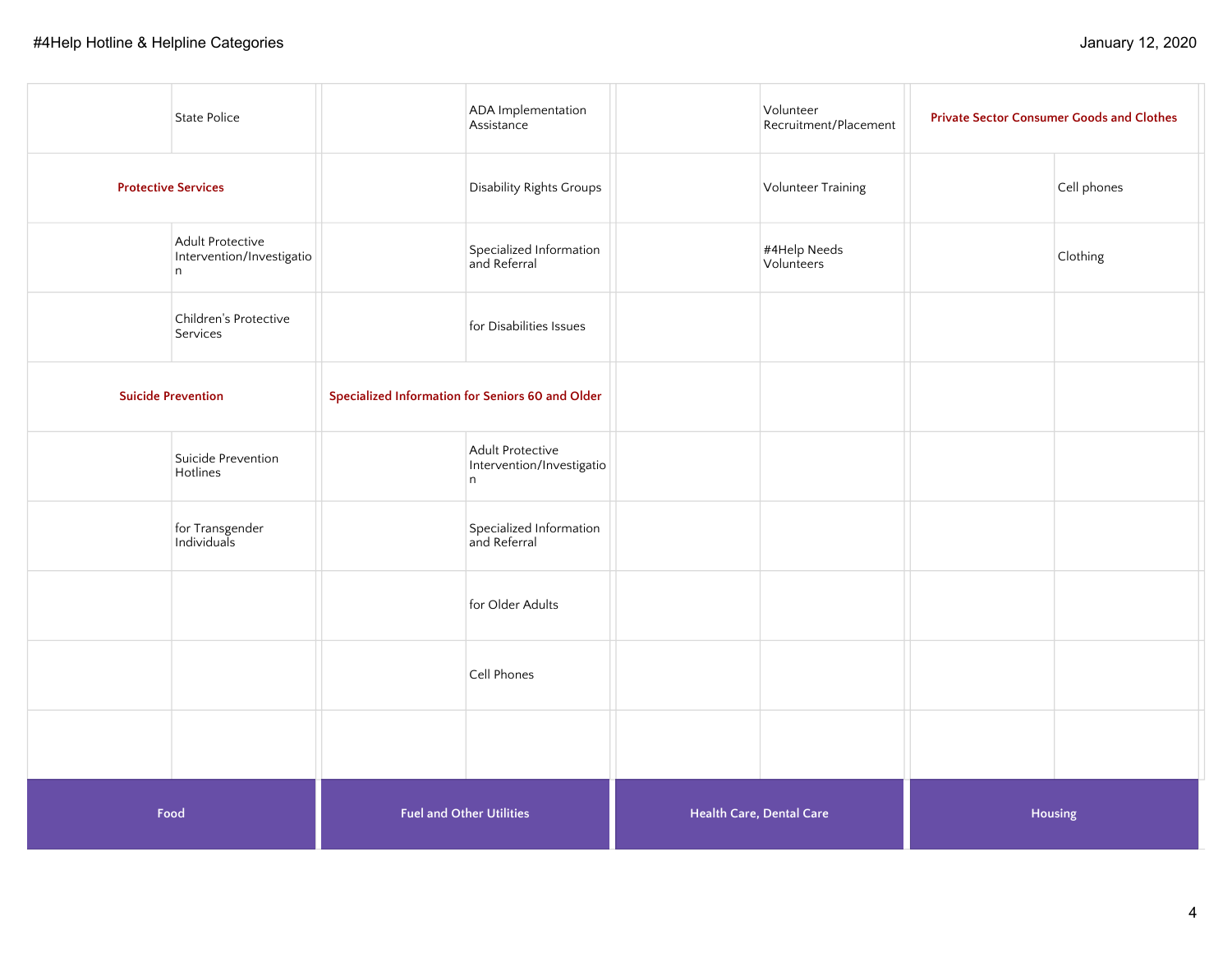|                        | 3 Squares / WIC / Farm to Family Coupons                          | <b>Utility Assistance</b>          |                                                                     | <b>Clinics and Hospitals</b>      | <b>Day Shelter</b> |                                        |
|------------------------|-------------------------------------------------------------------|------------------------------------|---------------------------------------------------------------------|-----------------------------------|--------------------|----------------------------------------|
|                        | Certificates/Forms<br>Assistance                                  |                                    | Furnace<br>Maintenance/Repair                                       | Children's Hospitals              |                    | <b>Extreme Cold Warming</b><br>Centers |
|                        | for Food Stamp<br>Applications                                    | <b>Utility Information</b>         |                                                                     | Community Clinics                 |                    | Homeless Drop In<br>Centers            |
|                        | Food Stamp<br>Appeals/Complaints                                  |                                    | Utility Company<br>Complaints                                       | <b>General Care Hospitals</b>     |                    | for At Risk Youth                      |
|                        | Food Stamp<br>Applications                                        |                                    | Utility Line Location<br>Information/811 Services                   | Psychiatric Hospitals             |                    | Overnight Shelter (Runaway / Youth)    |
|                        | Food Vouchers                                                     |                                    | Utility Service Providers                                           | <b>Urgent Care Centers</b>        |                    | Runaway/Youth<br>Shelters <sup>®</sup> |
|                        | <b>WIC</b>                                                        | <b>Help Pay Utilities Services</b> |                                                                     | <b>Dental Care</b>                |                    | Overnight Shelter (Short term)         |
|                        | <b>Farmers Markets</b>                                            |                                    | Assistance of Disabled<br>with Gas, Electric and<br>Other Utilities | Dental Care                       |                    | Community Shelters                     |
| <b>Farmers Markets</b> |                                                                   |                                    |                                                                     | for Frail Elderly                 |                    | for Families                           |
|                        | Farmers Markets<br><b>Accepting Nutrition</b><br>Program Vouchers |                                    |                                                                     | Dental Care Expense<br>Assistance |                    | for Single Adults                      |
|                        | <b>Food Pantries</b>                                              |                                    |                                                                     | Dental Care Referrals             |                    | <b>Extreme Weather</b><br>Shelters     |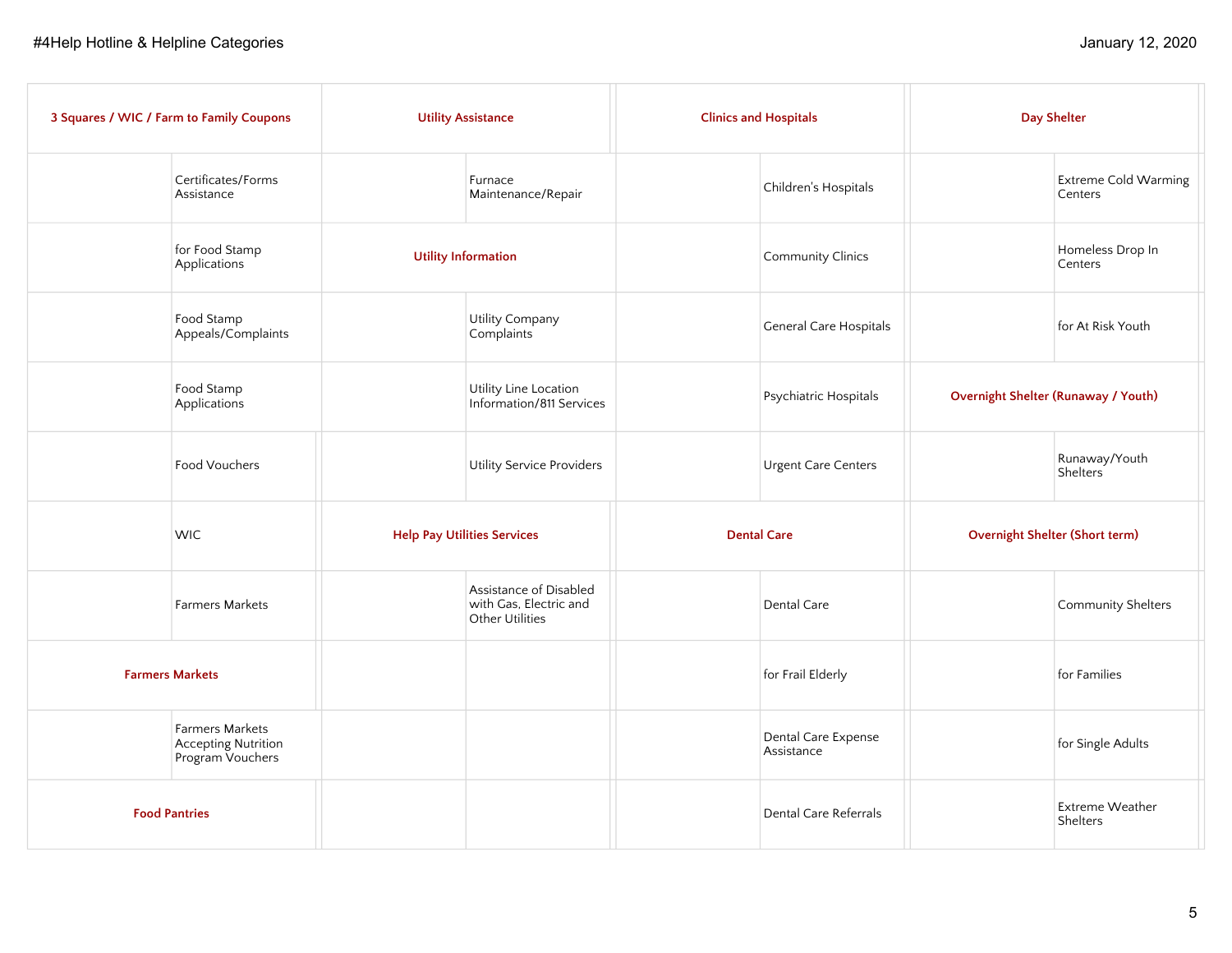| Brown Bag Food<br>Programs                          |  |                    | for Medicaid                      | Homeless Intake                                            |
|-----------------------------------------------------|--|--------------------|-----------------------------------|------------------------------------------------------------|
| Food Pantries                                       |  |                    | Low Interest Loans                | for Disaster Victims                                       |
| Meals                                               |  |                    | for Dental Care                   | Overnight Shelter (Long<br>term / Transitional<br>housing) |
| <b>Community Meals</b>                              |  |                    | <b>Disease Information</b>        | Transitional<br>Housing/Shelter                            |
| Congregate<br>Meals/Nutrition Sites                 |  |                    | Disease/Disability<br>Information | for At Risk Youth                                          |
| for Eating<br>Establishments -<br>Discount Programs |  |                    | for Cancer                        | for Domestic Violence<br><b>Issues</b>                     |
| Home Delivered Meals                                |  |                    | for Diabetes                      | for Families                                               |
| Maps                                                |  |                    | for Epilepsy                      | for Pregnant Women                                         |
| for Congregate<br>Meals/Nutrition Sites             |  |                    | for Heart Disease                 | for Sexual Assault Issues                                  |
| Soup Kitchens                                       |  |                    | for Kidney Disease                | for Single Adults                                          |
|                                                     |  | <b>Eye Glasses</b> |                                   | for Single Parents                                         |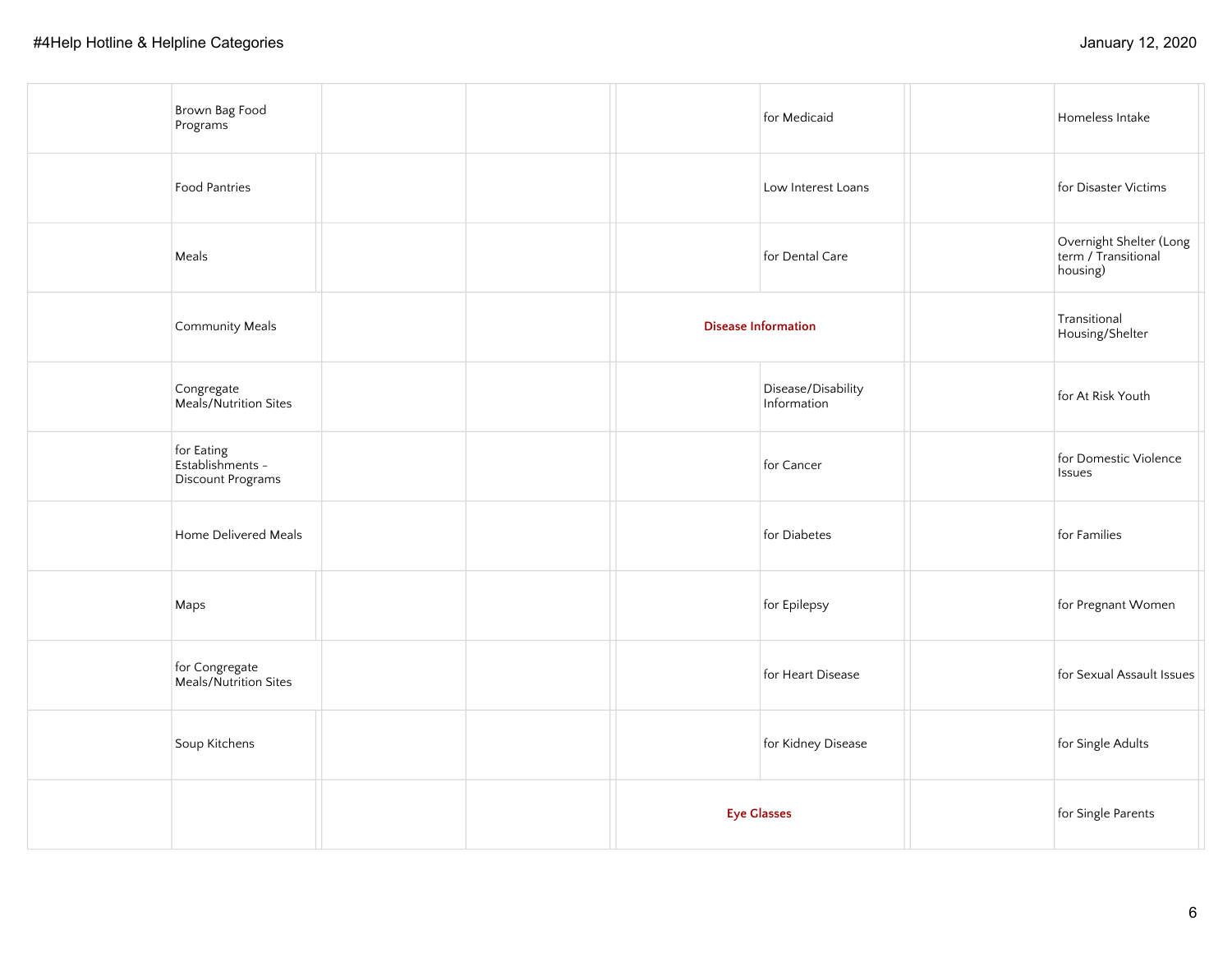|  |  | <b>Glasses Donation</b><br>Programs               | for Veterans                             |
|--|--|---------------------------------------------------|------------------------------------------|
|  |  | <b>Glasses/Contact Lenses</b>                     | <b>Finding Rental Housing</b>            |
|  |  | Low Interest Loans                                | Home Rental Listings                     |
|  |  | for Glasses/Contact<br>Lenses                     | Homeless Permanent<br>Supportive Housing |
|  |  | <b>Health / Disability Related Support Groups</b> | for Chronic/Severe<br>Mental Illness     |
|  |  | Health/Disability<br>Related Support Groups       | for Veterans                             |
|  |  | for AIDS/HIV                                      | Housing Authorities                      |
|  |  | for Alzheimer's Disease                           | Housing Counseling                       |
|  |  | for Breast Cancer                                 | Low Income/Subsidized<br>Rental Housing  |
|  |  | for Cancer                                        | for Mobile Home Park<br>Residents        |
|  |  | for Dementia                                      | <b>Rent Assistance / Tenant Rights</b>   |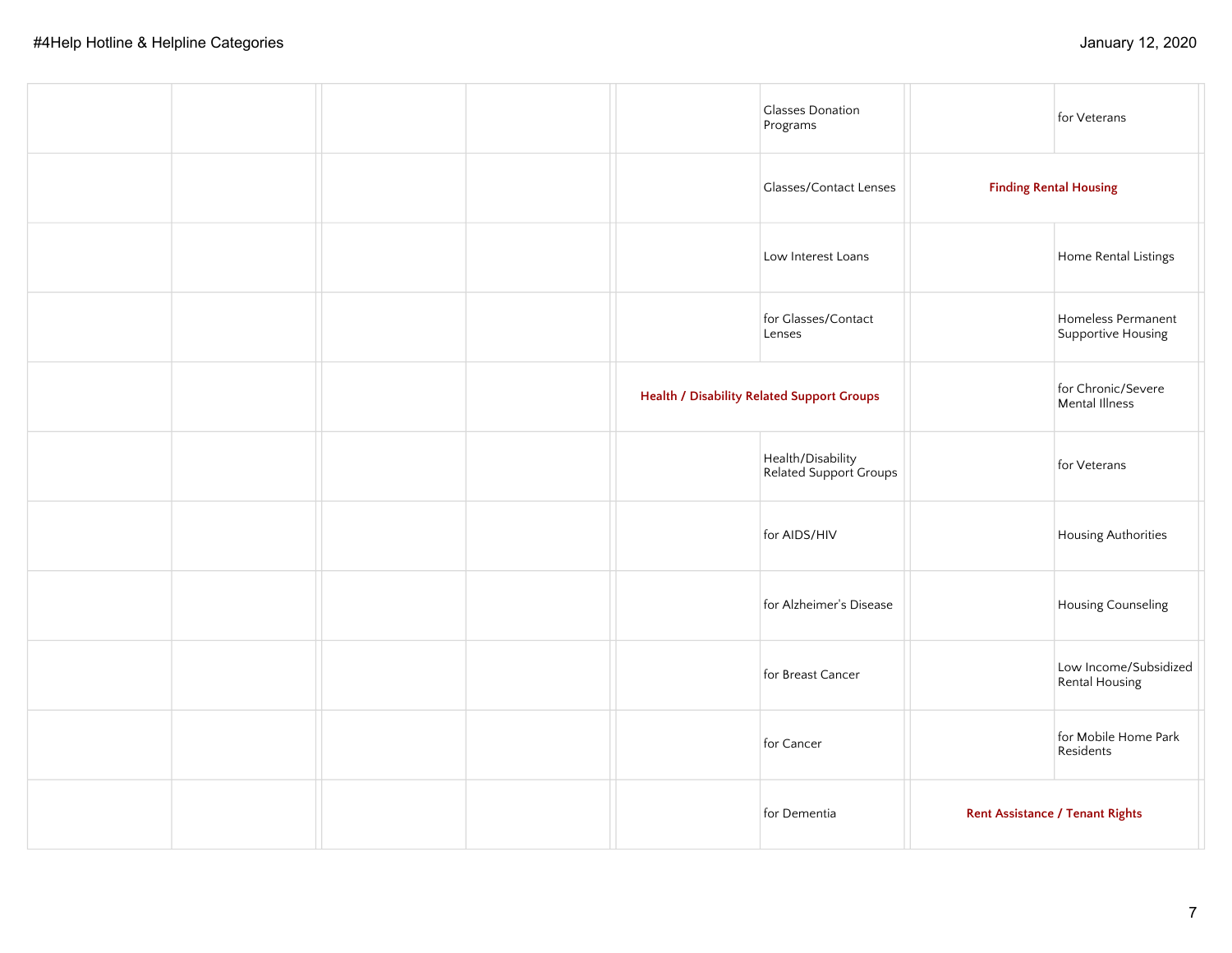|  |  |                         | for Developmental<br>Disabilities                     | Housing Discrimination<br>Assistance    |
|--|--|-------------------------|-------------------------------------------------------|-----------------------------------------|
|  |  |                         | for Epilepsy                                          | Landlord/Tenant<br>Dispute Resolution   |
|  |  |                         | for Families/Friends of<br>People With Disabilities   | Rent Payment<br>Assistance              |
|  |  |                         | for Hard of Hearing                                   | Rental Deposit<br>Assistance            |
|  |  |                         | for Lung Disease                                      | Tenant Rights<br>Information/Counseling |
|  |  |                         | for Multiple Sclerosis                                | for Mobile Home Park<br>Residents       |
|  |  |                         | for Older Adults                                      | Home Owners / Buyers                    |
|  |  |                         | for Visual Impairments                                | Home Rehabilitation<br><b>Grants</b>    |
|  |  | <b>Health Insurance</b> |                                                       | Home Rehabilitation<br>Loans            |
|  |  |                         | General Health<br>Insurance<br>Information/Counseling | for Mobile Home Park<br>Residents       |
|  |  |                         | Health Insurance<br>Marketplaces                      | for Weatherization<br>Programs          |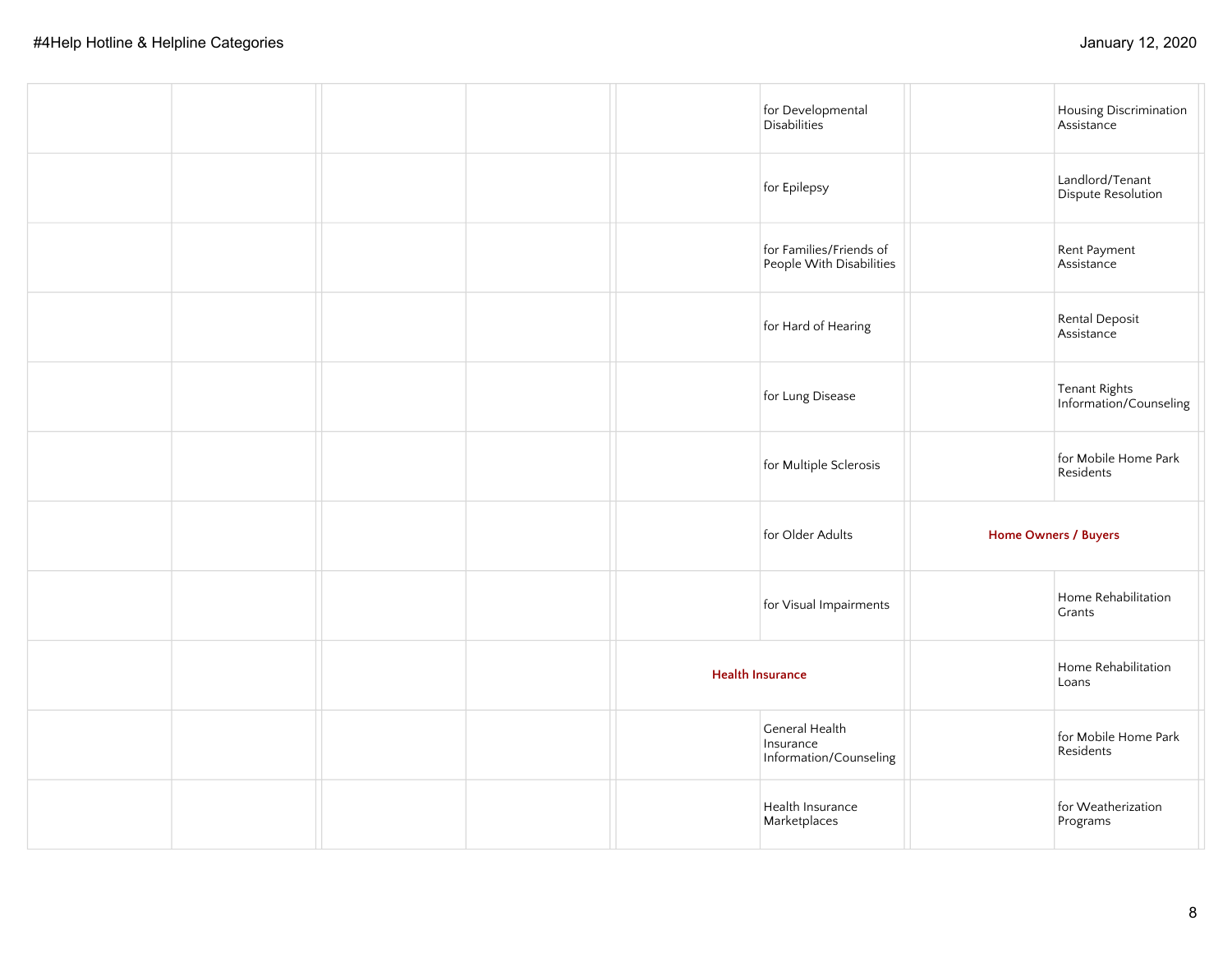|  |  |                                 | <b>Medicaid Applications</b>                 | Housing Counseling                             |  |
|--|--|---------------------------------|----------------------------------------------|------------------------------------------------|--|
|  |  |                                 | Medicaid Fraud<br>Reporting                  | for Homebuyers                                 |  |
|  |  |                                 | for Medicaid Recipients                      | for Mobile Home Park<br>Residents              |  |
|  |  |                                 | for Physicians/Surgeons                      | Mortgage Delinquency<br>and Default Counseling |  |
|  |  |                                 | Medicaid<br>Information/Counseling           | Subsidized Home<br>Acquisition                 |  |
|  |  |                                 | Medicare<br>Information/Counseling           | Weatherization<br>Programs                     |  |
|  |  |                                 | Referral to Physicians<br>Accepting Medicaid | <b>Ex-Offender Housing</b>                     |  |
|  |  | Home Health Aide / Respite Care |                                              | Ex-Offender Halfway<br>Houses                  |  |
|  |  |                                 | Home Health Aide<br>Services                 | Ex-Offender Reentry<br>Programs                |  |
|  |  |                                 | for Pediatrics                               |                                                |  |
|  |  |                                 | Respite Care                                 |                                                |  |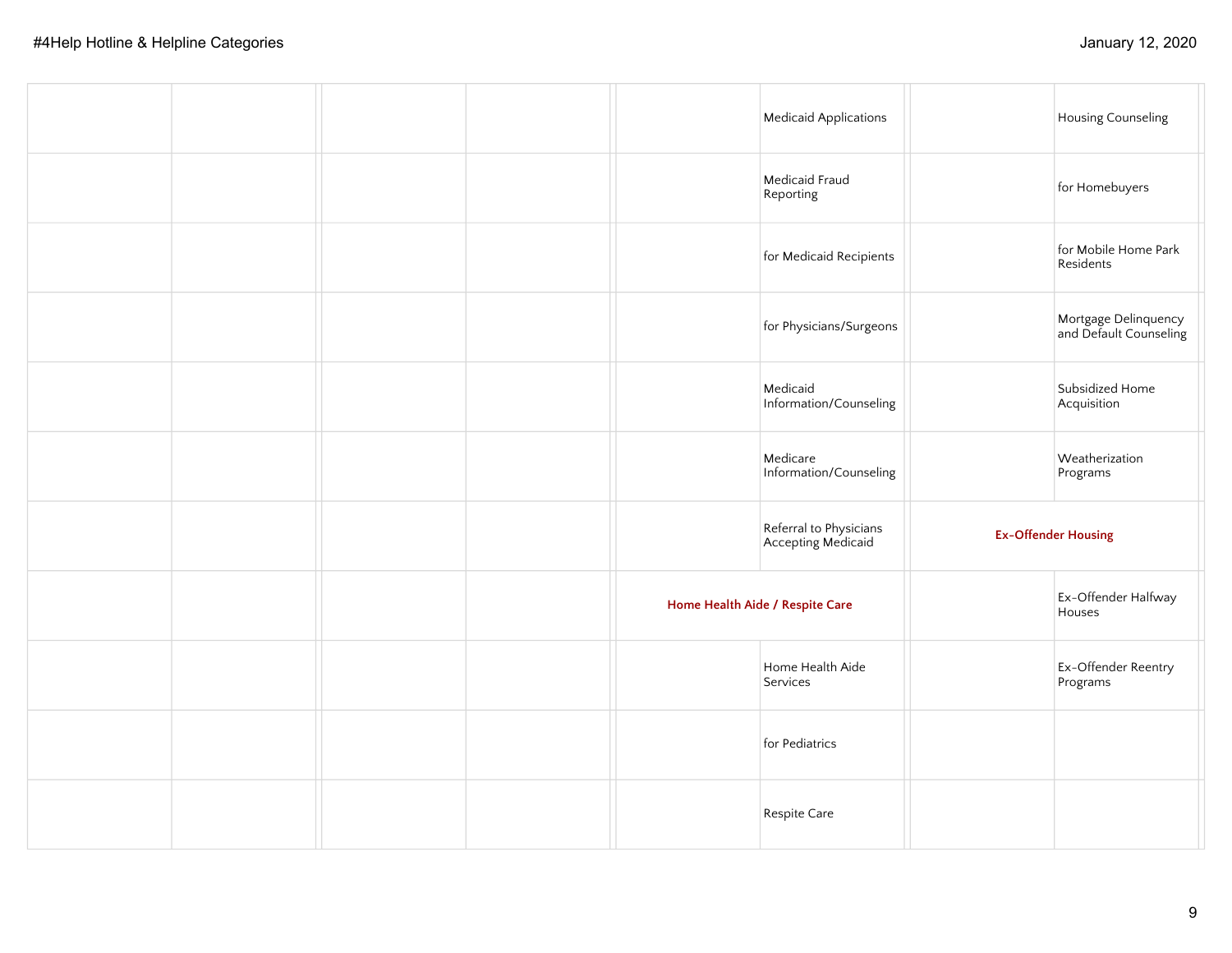|  |  | for At Risk Youth                                     |  |
|--|--|-------------------------------------------------------|--|
|  |  | for Autism Spectrum<br>Disorder                       |  |
|  |  | for Developmental<br>Disabilities                     |  |
|  |  | <b>Hospice Care</b>                                   |  |
|  |  | Hospice Care                                          |  |
|  |  | <b>Medical Equipment / Assistive Technology</b>       |  |
|  |  | Assistive Technology<br>Equipment Listing<br>Services |  |
|  |  | Assistive Technology<br>Equipment Loan                |  |
|  |  | Assistive Technology<br>Equipment Rental              |  |
|  |  | Assistive Technology<br>Equipment Sales               |  |
|  |  | Assistive Technology<br>Expense Assistance            |  |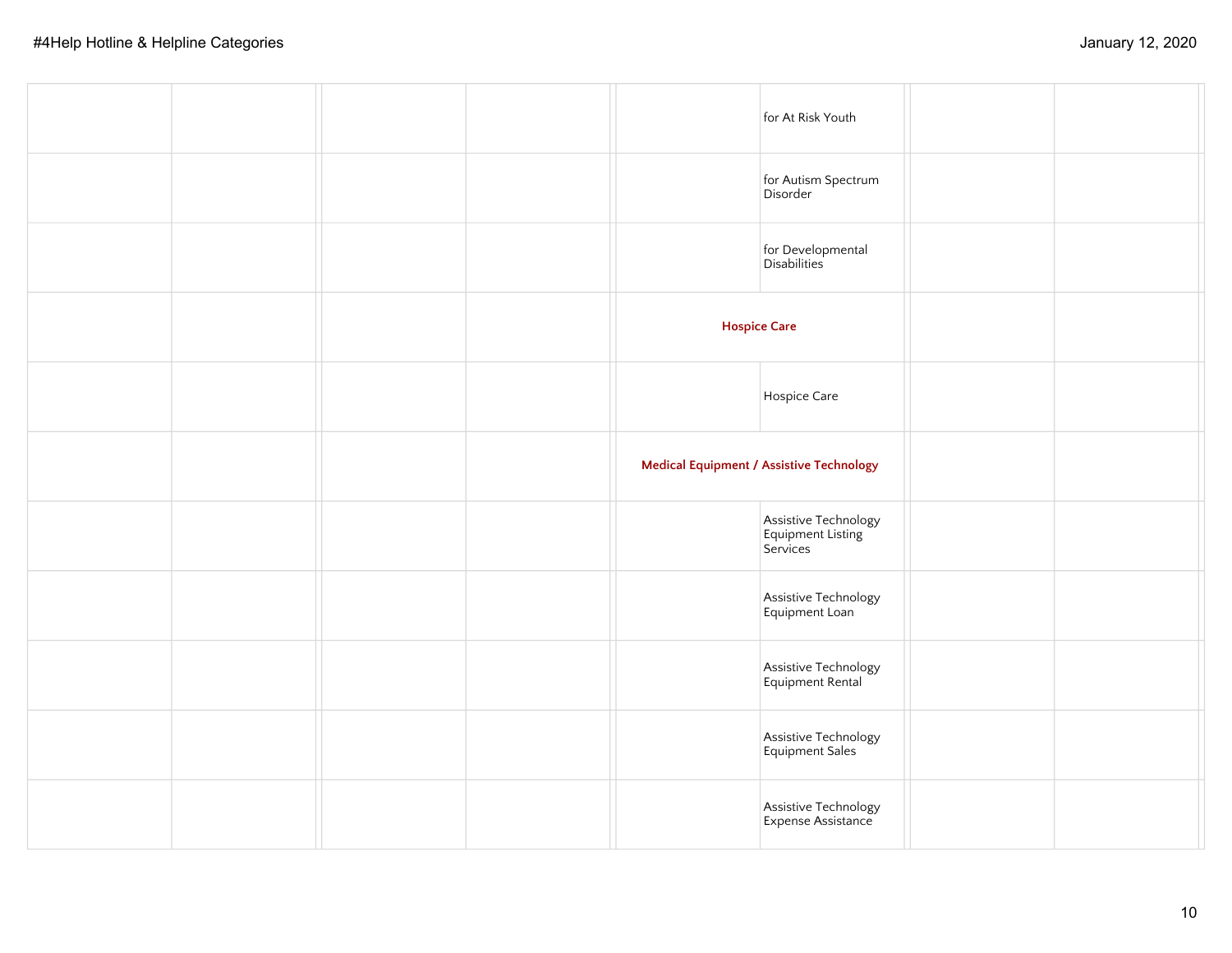|  |  | for Children                                       |  |
|--|--|----------------------------------------------------|--|
|  |  | for Glasses/Contact<br>Lenses                      |  |
|  |  | for Hearing Aids                                   |  |
|  |  | for Spinal Cord Injuries                           |  |
|  |  | Assistive Technology<br>Information                |  |
|  |  | Assistive Technology<br>Training                   |  |
|  |  | General Medical<br>Equipment/Supplies<br>Provision |  |
|  |  | Wheelchair Donation<br>Programs                    |  |
|  |  | Wheelchairs/Wheeled<br>Mobility                    |  |
|  |  | <b>Prescription Assistance and Disposal</b>        |  |
|  |  | Medication Disposal                                |  |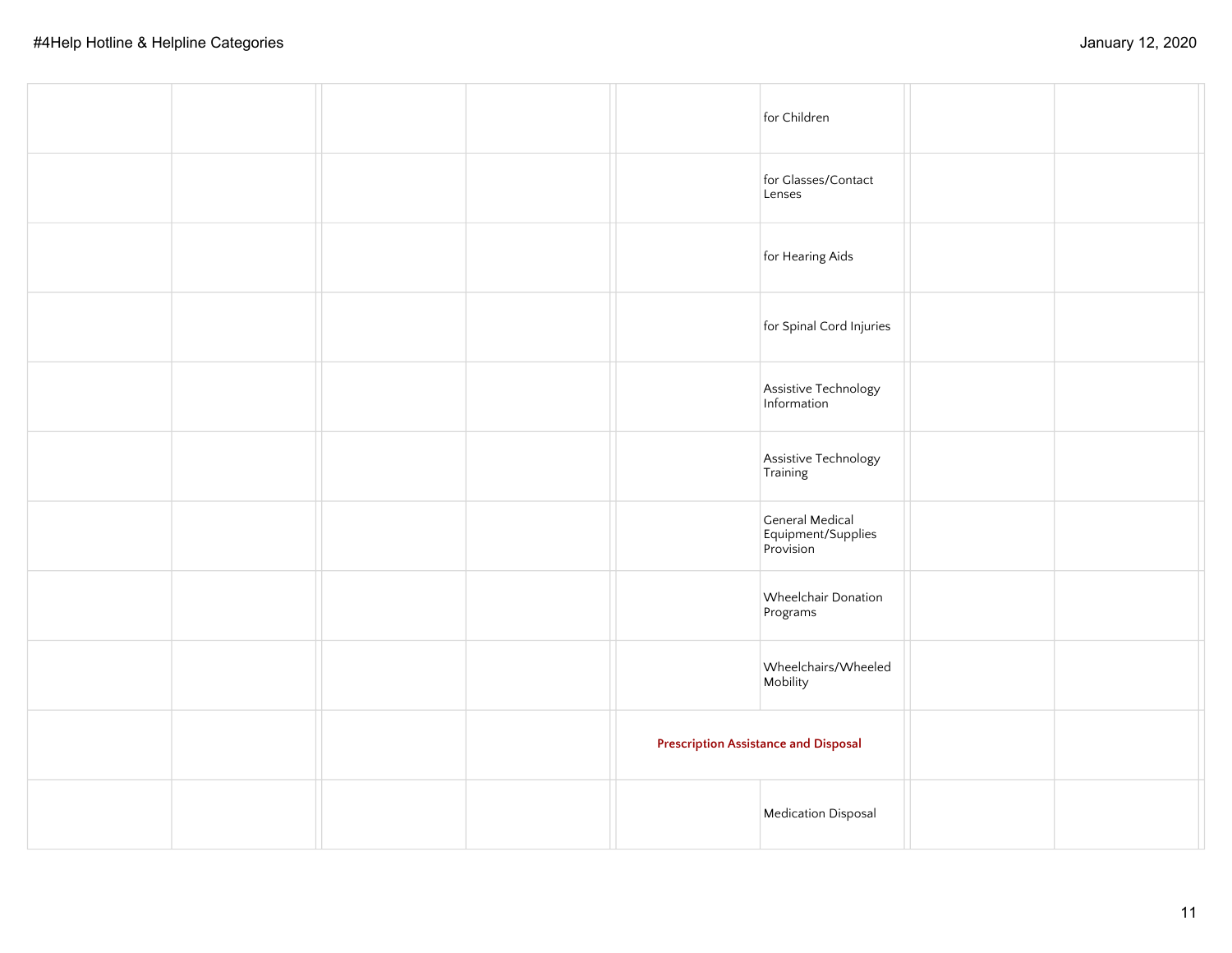|                               |         | 3 Squares Vermont / Food Assistance |                                                         |                |  |
|-------------------------------|---------|-------------------------------------|---------------------------------------------------------|----------------|--|
| <b>Mental Health Services</b> | Parents | <b>Public Assistance, Benefits</b>  |                                                         | Transportation |  |
|                               |         |                                     |                                                         |                |  |
|                               |         |                                     | for Prescription Drug<br>Patient Assistance<br>Programs |                |  |
|                               |         |                                     | Specialized Information<br>and Referral                 |                |  |
|                               |         |                                     | for Cancer                                              |                |  |
|                               |         |                                     | Prescription Expense<br>Assistance                      |                |  |
|                               |         |                                     | for Homeless Youth                                      |                |  |
|                               |         |                                     | Prescription Drug<br>Patient Assistance<br>Programs     |                |  |
|                               |         |                                     | Prescription Drug<br>Information<br>Clearinghouses      |                |  |
|                               |         | Prescription Drug<br>Discount Cards |                                                         |                |  |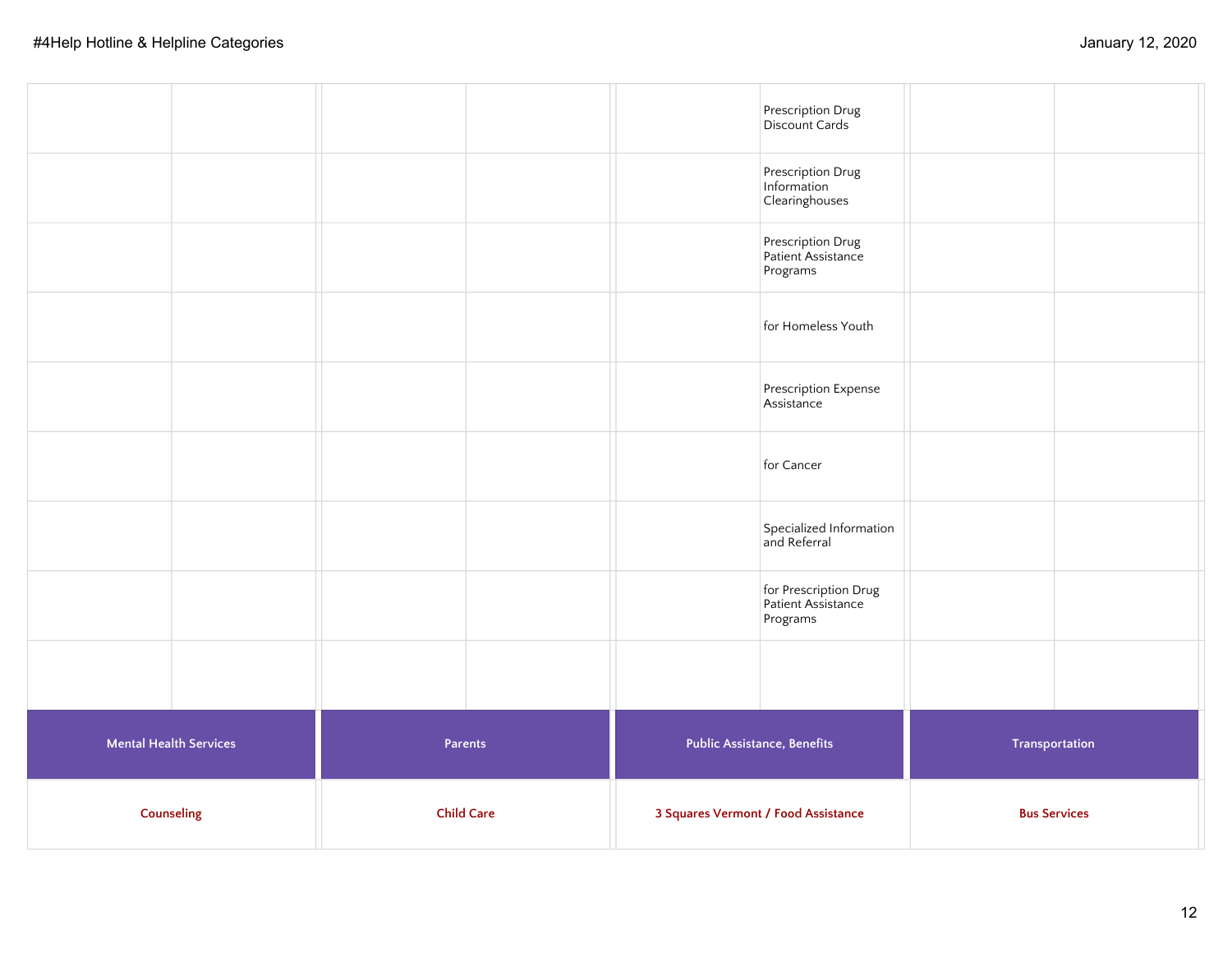| Bereavement<br>Counseling                              |                                            | Child Care Provider<br>Referrals                                   |                                    | <b>EBT Card Services</b>                |                                    | Local Bus Services                                        |
|--------------------------------------------------------|--------------------------------------------|--------------------------------------------------------------------|------------------------------------|-----------------------------------------|------------------------------------|-----------------------------------------------------------|
| for Cancer                                             |                                            | Child Care Subsidies                                               |                                    | Food Stamp<br>Applications              |                                    | Long Distance Bus<br>Services                             |
| Community Mental<br>Health Agencies                    | <b>Child Support / Parental Visitation</b> |                                                                    |                                    | Food Stamp Fraud<br>Reporting           | <b>Disability and Senior Rides</b> |                                                           |
| <b>General Counseling</b><br>Services                  |                                            | Child Support<br>Assistance/Enforcement                            | <b>General Benefits Assistance</b> |                                         |                                    | <b>Disability Related</b><br>Transportation               |
| for Veterans                                           |                                            | <b>Parental Visitation</b><br>Facilitation                         |                                    | <b>General Relief</b>                   |                                    | Senior Ride Programs                                      |
| Individual Advocacy                                    | <b>Children with Disabilities</b>          |                                                                    | <b>Governor's Office</b>           |                                         |                                    | Community Ride<br>Programs / Ride<br>Sharing/ Car Sharing |
| for Mental Health Issues                               |                                            | Early Intervention for<br>Children with<br>Disabilities/Delays     |                                    | Specialized Information<br>and Referral |                                    | Car Sharing Programs                                      |
| Referral to Physicians<br>Accepting Medicaid           |                                            | Specialized Information<br>and Referral                            |                                    | for Government<br>Services Issues       | <b>Community Ride Programs</b>     |                                                           |
| Specialized Information<br>and Referral                |                                            | for Early Intervention for<br>Children with<br>Disabilities/Delays | Reach Up and WIC                   |                                         |                                    | Ride Sharing Programs                                     |
| for Mental<br>Illness/Emotional<br><b>Disabilities</b> | <b>DCF Family Services Division</b>        |                                                                    |                                    | Reach Up<br>Appeals/Complaints          |                                    | Drivers Licenses /<br>Registration                        |
| Therapy Referrals                                      |                                            | Children's Protective<br>Services                                  |                                    | Reach Up Applications                   | <b>Driver Licenses</b>             |                                                           |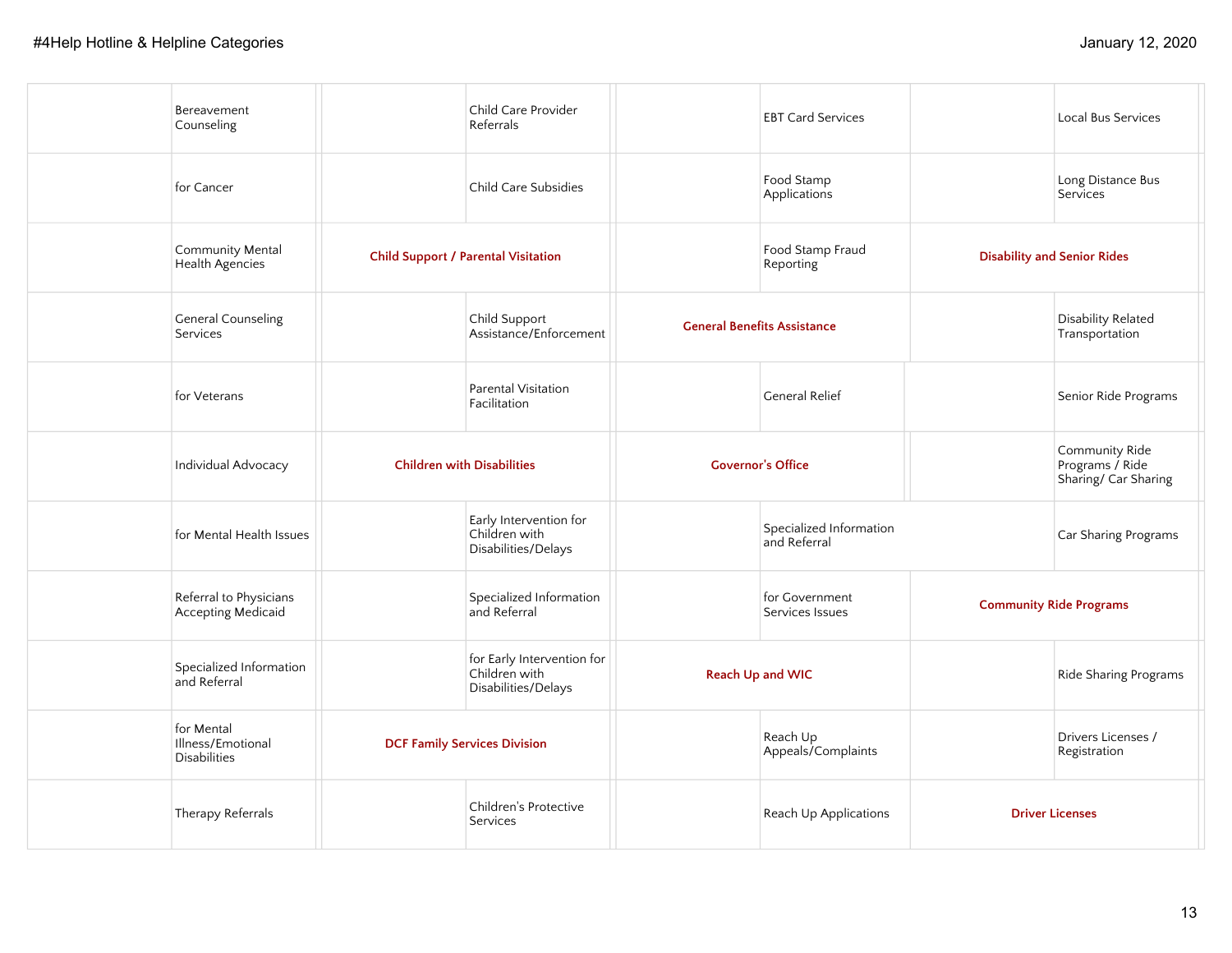|                                       | <b>Drop In Centers</b>                                  |                              | Family Preservation<br>Programs            |                    | Reach Up Fraud<br>Reporting                                   |                                              | Motor Vehicle<br>Registration                                   |
|---------------------------------------|---------------------------------------------------------|------------------------------|--------------------------------------------|--------------------|---------------------------------------------------------------|----------------------------------------------|-----------------------------------------------------------------|
|                                       | Mental Health Drop In<br>Centers                        | <b>Parent Support Groups</b> |                                            |                    | <b>WIC</b>                                                    | <b>Automobiles Loans / Donation Programs</b> |                                                                 |
|                                       | for Homeless Youth                                      |                              | <b>Bereaved Parent</b><br>Support Groups   |                    | <b>Social Security</b>                                        |                                              | Automobile Loans                                                |
|                                       | for Veterans                                            |                              | Parent Support Groups                      |                    | Individual Advocacy                                           | <b>Road / Driving Conditions</b>             |                                                                 |
| <b>Individual and System Advocacy</b> |                                                         |                              | for Fathers                                |                    | for Social Security<br>Issues                                 |                                              | Transportation<br>Information<br>Clearinghouses/511<br>Services |
|                                       | Individual Advocacy                                     |                              | for New Parents                            |                    | Social Security Disability<br>Insurance<br>Appeals/Complaints |                                              |                                                                 |
|                                       | for Mental Health Issues                                |                              | for Parents of People<br>With Disabilities |                    | Social Security Disability<br>Insurance Applications          |                                              |                                                                 |
|                                       | System Advocacy                                         |                              | for Parents of Teens                       |                    | Social Security Numbers                                       |                                              |                                                                 |
|                                       | for Mental Health Issues                                |                              | for Teenage Parents                        |                    | Social Security<br>Retirement Benefits                        |                                              |                                                                 |
|                                       | <b>Mental Health Hotlines &amp; Talklines/Warmlines</b> |                              | <b>Playgroups, Helplines and Classes</b>   | <b>Cell Phones</b> |                                                               |                                              |                                                                 |
|                                       | Mental Health Crisis<br>Lines                           |                              | Parent/Child Activity<br>Groups            |                    |                                                               |                                              |                                                                 |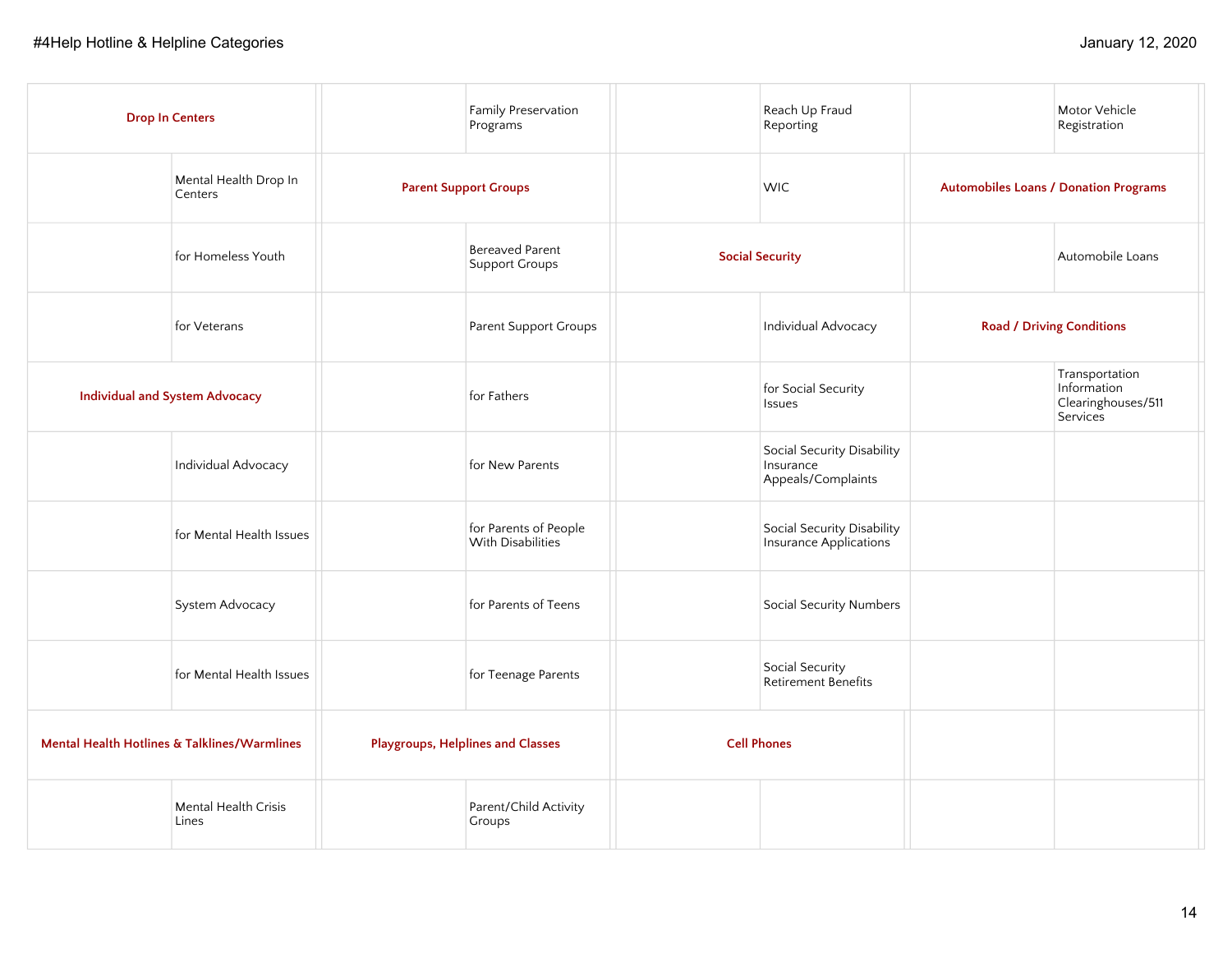| Talklines/Warmlines                  | Parenting Helplines             |  |  |
|--------------------------------------|---------------------------------|--|--|
| for Abortion Issues                  | Parenting Skills Classes        |  |  |
| for Health Issues                    | for Domestic Violence<br>Issues |  |  |
| for LGBTQ Issues                     | for Fathers                     |  |  |
| for Mental Health Issues             |                                 |  |  |
| for Substance Use<br>Disorder Issues |                                 |  |  |
| <b>Mental Health Evaluation</b>      |                                 |  |  |
| Mental Health<br>Evaluation          |                                 |  |  |
| for Adolescents                      |                                 |  |  |
| <b>Support Groups</b>                |                                 |  |  |
| Bereaved Parent<br>Support Groups    |                                 |  |  |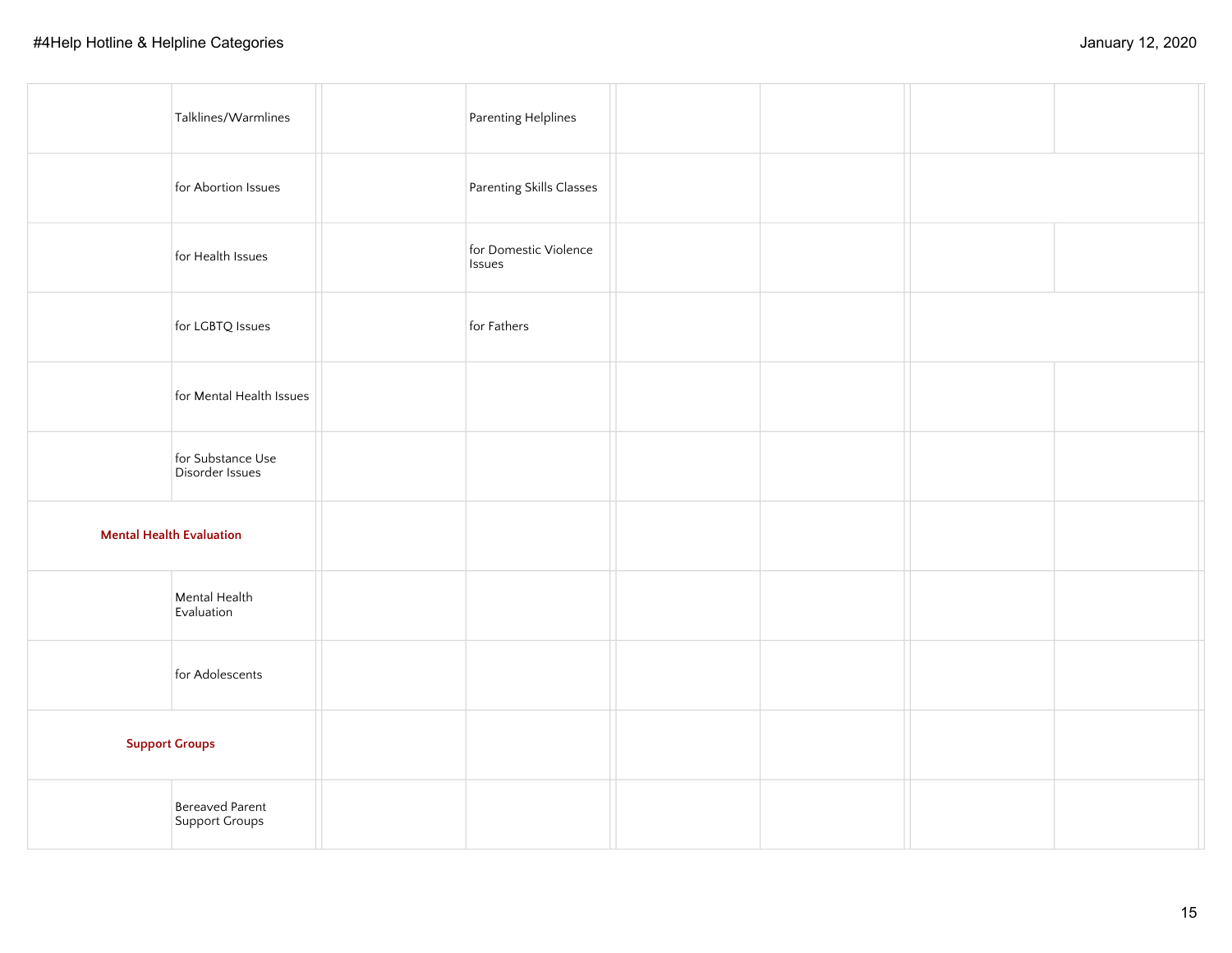|                                        | General Bereavement<br>Support Groups      |                              |                                                   |                                                                                |  |
|----------------------------------------|--------------------------------------------|------------------------------|---------------------------------------------------|--------------------------------------------------------------------------------|--|
|                                        | Mental Health Related<br>Support Groups    |                              |                                                   |                                                                                |  |
|                                        |                                            |                              |                                                   |                                                                                |  |
| <b>Education, Employment, Training</b> |                                            |                              | Veterans, Military                                | <b>Substance Use</b>                                                           |  |
| <b>Education</b>                       |                                            | <b>Benefits for Veterans</b> |                                                   | <b>Medication Assisted Treatment (MAT) / HUBs</b>                              |  |
|                                        | Adult Basic Education                      |                              | Information<br>Clearinghouses                     | Medication Assisted<br>Maintenance Treatment<br>for Substance Use<br>Disorders |  |
|                                        | Computer and Related<br>Technology Classes |                              | for Veterans                                      | Detox / Residential / Inpatient Treatment                                      |  |
|                                        | English as a Second<br>Language            |                              | Undesignated<br>Temporary Financial<br>Assistance | Detoxification                                                                 |  |
|                                        | Libraries                                  |                              | for Veterans                                      | Inpatient Substance Use<br>Disorder Treatment<br>Facilities                    |  |
|                                        | for Career Development                     |                              | Veteran Benefits<br>Assistance                    | Perinatal Substance Use<br>Disorder Treatment                                  |  |
|                                        | for College/University<br>Entrance Support |                              | Veteran Burial Benefits                           | Recovery<br>Homes/Halfway Houses                                               |  |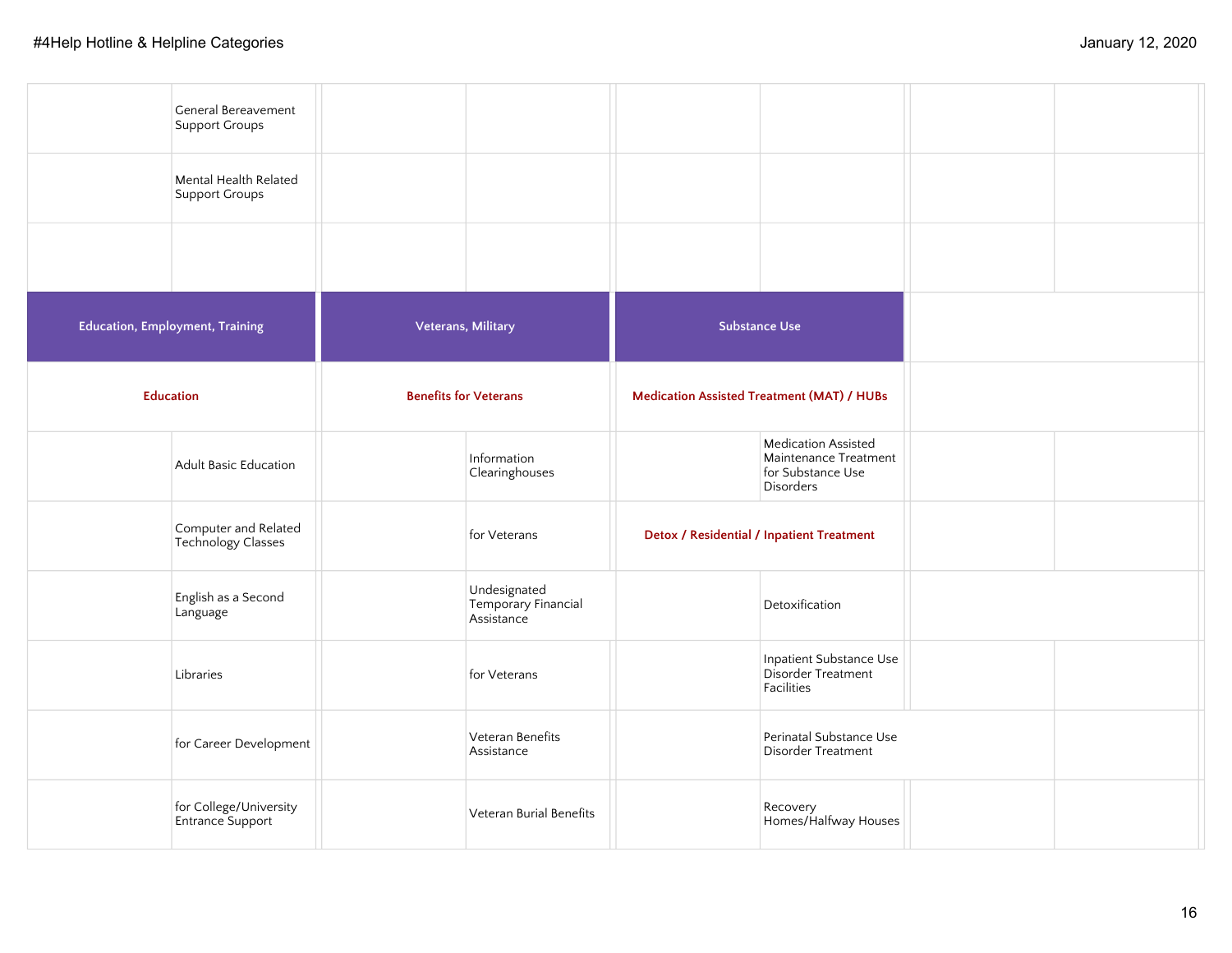| <b>Employment Search Assistance</b>     | Veteran Compensation<br>and Pension Benefits          | Residential Substance<br>Use Disorder Treatment<br><b>Facilities</b> |  |
|-----------------------------------------|-------------------------------------------------------|----------------------------------------------------------------------|--|
| Comprehensive Job<br>Assistance Centers | <b>Education / Training / Employment for Veterans</b> | for Parents of Preschool<br>Aged Children                            |  |
| Job Finding Assistance                  | Job Finding Assistance                                | for Pregnant Women                                                   |  |
| Unemployment<br>Insurance               | for Veterans                                          | Sober Living Homes                                                   |  |
| Vocational<br>Rehabilitation            | Prejob Guidance                                       | Substance Use Disorder<br>Crisis Intervention                        |  |
| <b>Job Training</b>                     | for Veterans                                          | <b>Outpatient and Drop-In Substance Use Services</b>                 |  |
| Job Corps                               | Veteran Employment<br>Programs                        | Comprehensive<br>Outpatient Substance<br>Use Disorder Treatment      |  |
| Job Retraining                          | <b>Families of Veterans</b>                           | for Adolescents                                                      |  |
| Job Training Formats                    | Family Support<br>Centers/Outreach                    | for Veterans                                                         |  |
| for At Risk Youth                       | for Military Reserves                                 | Specialized Information<br>and Referral                              |  |
| for Chefs/Cooks                         | for National Guard<br>Personnel                       | for Substance Use<br>Disorder Issues                                 |  |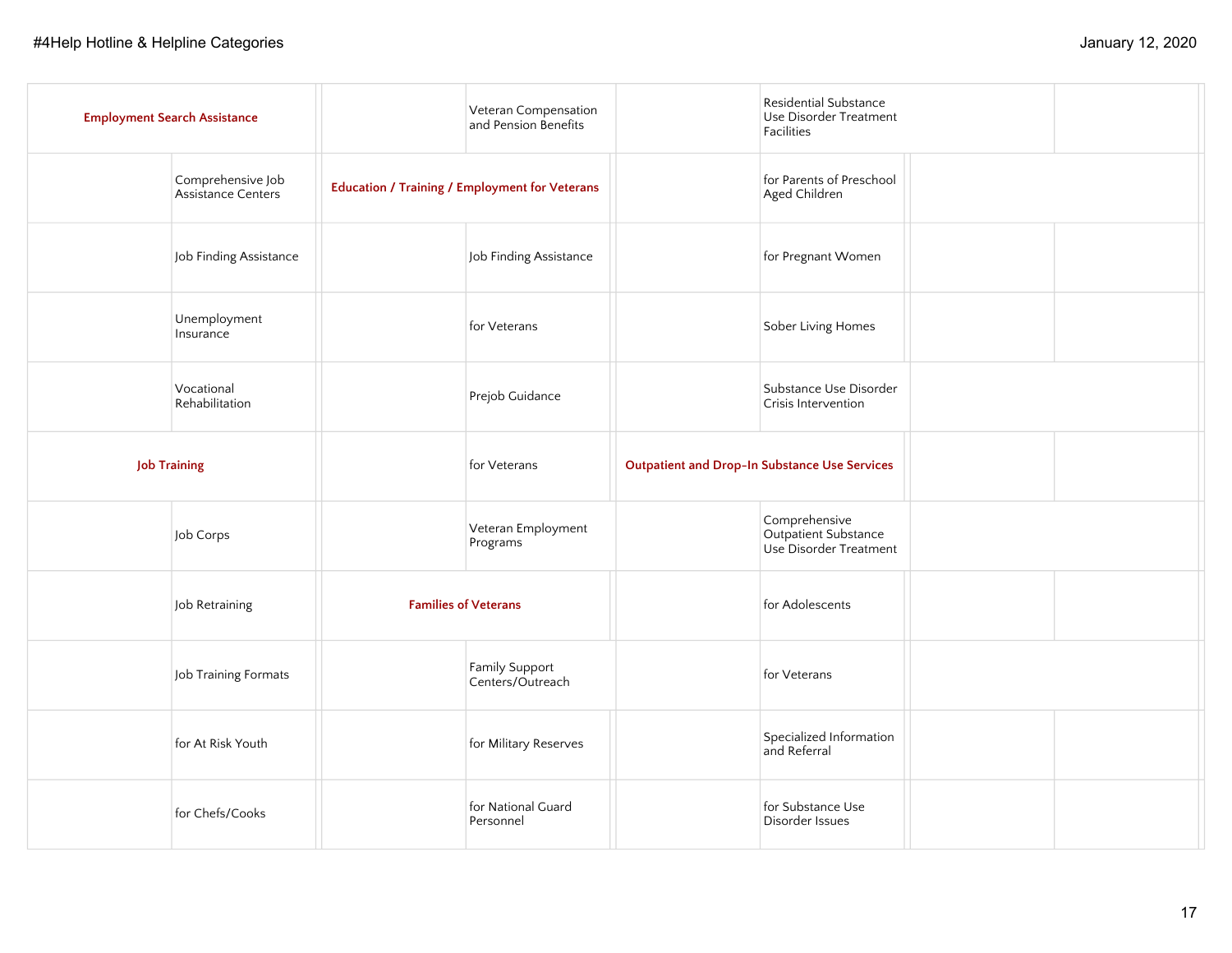| for Ex-Offenders                             | for Veterans                                  | Substance Use Disorder<br>Counseling                  |  |
|----------------------------------------------|-----------------------------------------------|-------------------------------------------------------|--|
| for Health Care<br>Occupations               | Military Family<br>Service/Support<br>Centers | for Older Adults                                      |  |
| for Mental Health Issues                     | <b>Health Care for Veterans</b>               | for Veterans                                          |  |
|                                              | Home Health Aide<br>Services                  | Substance Use Disorder<br>Drop In Services            |  |
|                                              | for Veterans                                  | Needle Exchange,<br>Medication and Sharps<br>Disposal |  |
| Corrections / Diversion / Parole / Probation | Hospice Care                                  | <b>Medication Disposal</b>                            |  |
| <b>Correctional Facilities</b>               | for Veterans                                  | <b>Needle Exchange/Distribution Programs</b>          |  |
| Correctional Facility<br>Complaints          | Hospital Based<br>Outpatient Services         | Sharps Disposal<br>Programs                           |  |
| Diversion Programs                           | for Veterans                                  | <b>Substance Use Support Groups</b>                   |  |
| for Juvenile Offenders                       | Registered Home<br>Nursing                    | Alcohol Use Disorder<br>Support Groups                |  |
| for Young Adults                             | for Veterans                                  | for New Mothers                                       |  |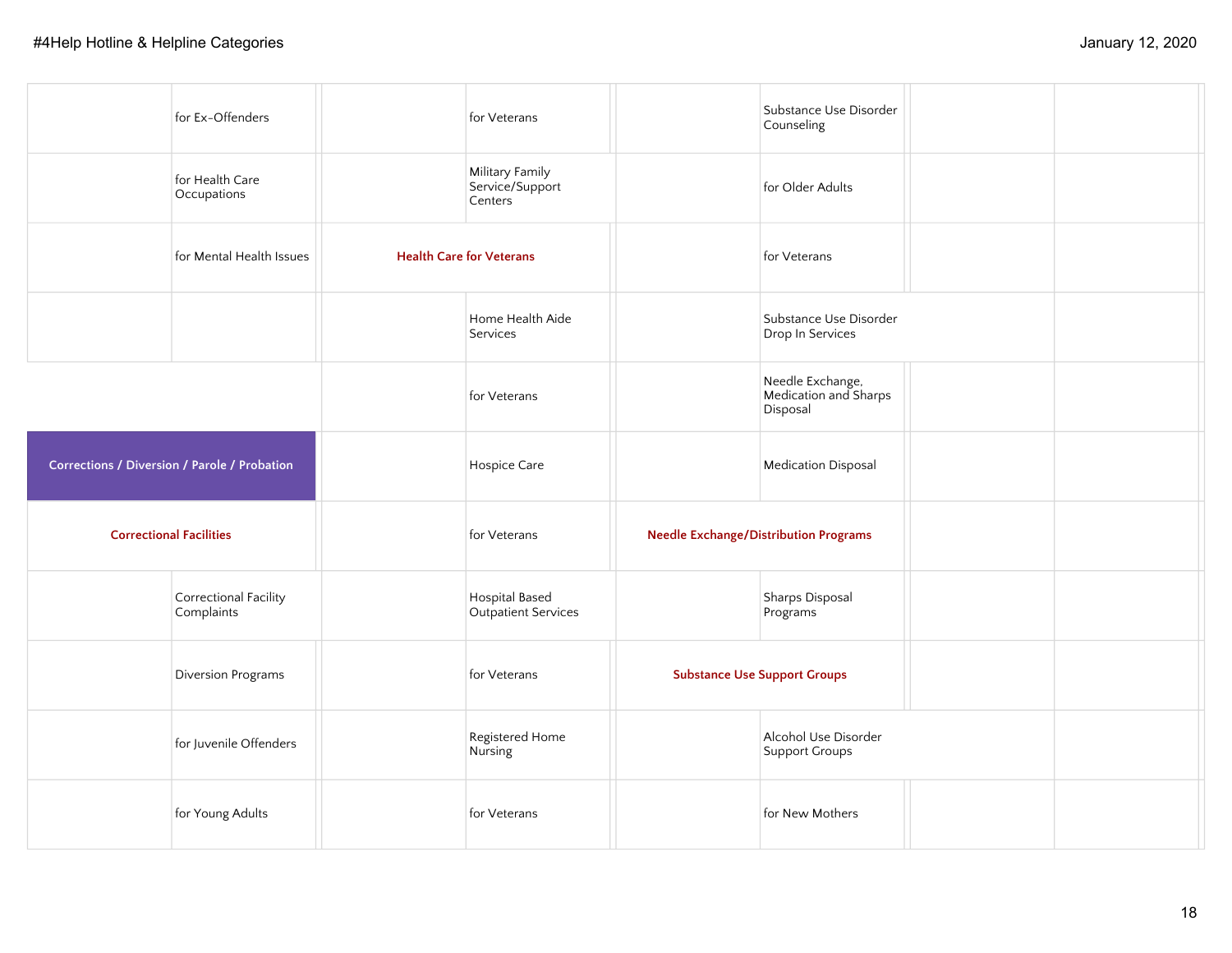| Parole                         |                             | Respite Care                             | for Pregnant Women                                                                   |  |
|--------------------------------|-----------------------------|------------------------------------------|--------------------------------------------------------------------------------------|--|
| Probation                      |                             | for Veterans                             | Drug Use Disorder<br>Support Groups                                                  |  |
| for Adolescents                |                             | Respite Care Subsidies                   | for Cocaine Use<br>Disorder                                                          |  |
| <b>Courts</b>                  |                             | for Veterans                             | Families/Friends of<br>Individuals With a Drug<br>Use Disorder Support<br>Groups     |  |
| Adoption Courts                |                             | Veteran/Military Health<br>Insurance     | for Parents                                                                          |  |
| <b>Bankruptcy Courts</b>       |                             | Veterans Affairs Medical<br>Centers      | Families/Friends of<br>Individuals With an<br>Alcohol Use Disorder<br>Support Groups |  |
| Civil State Trial Courts       | <b>Housing for Veterans</b> |                                          | for Parents                                                                          |  |
| Criminal State Trial<br>Courts |                             | Community Shelters                       | General<br>Addictions/Substance<br>Use Disorder Support<br>Groups                    |  |
| Family Law Courts              |                             | for Veterans                             | <b>Smoking/Vaping Cessation</b>                                                      |  |
| Federal District Courts        |                             | Homeless Permanent<br>Supportive Housing | Smoking/Vaping<br>Cessation                                                          |  |
| Probate Courts                 |                             | for Veterans                             |                                                                                      |  |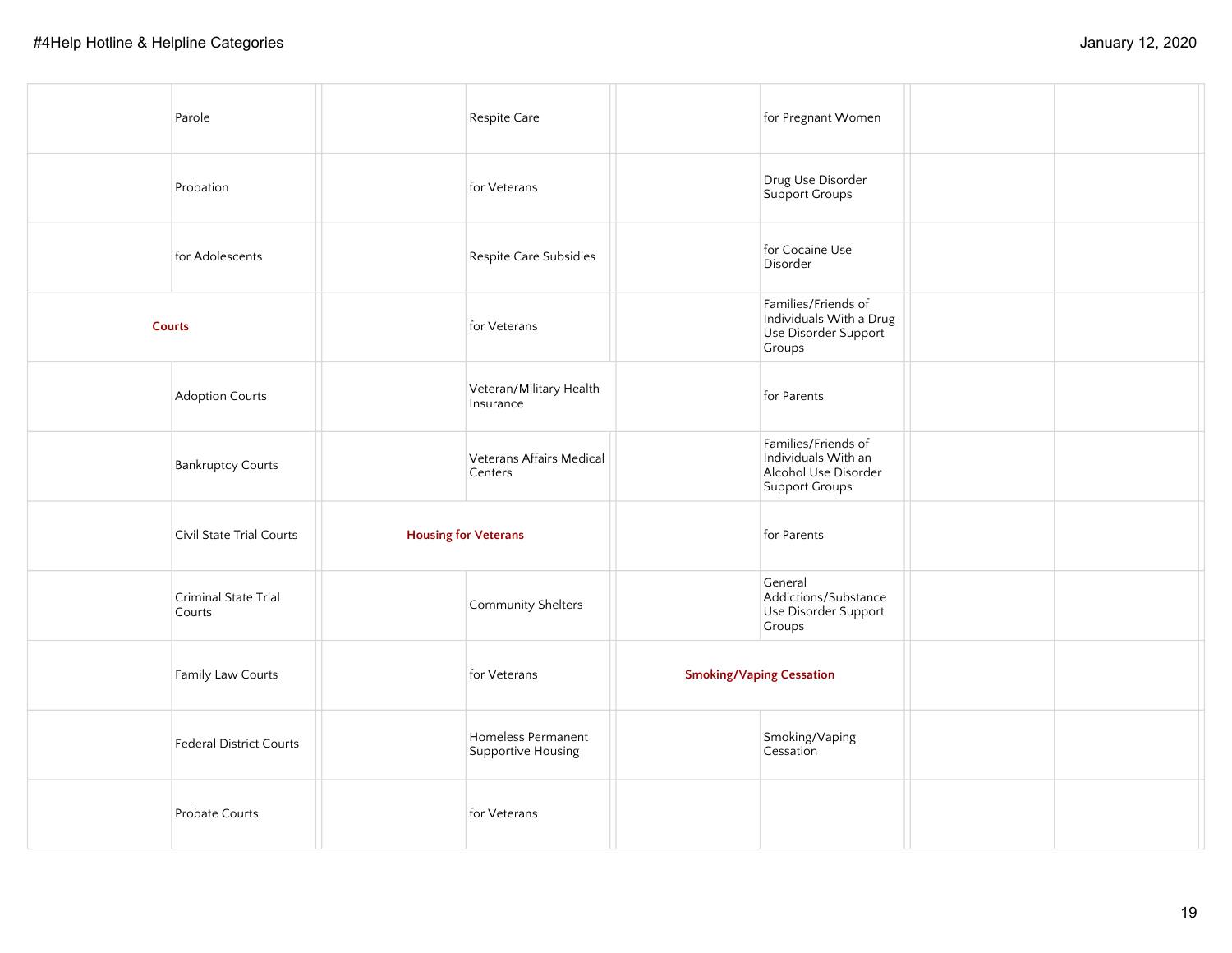| Small Claims Courts                                 | Transitional<br>Housing/Shelter            |  |  |
|-----------------------------------------------------|--------------------------------------------|--|--|
| Traffic Courts                                      | for Veterans                               |  |  |
| <b>Crime Victim Services</b>                        | <b>Mental Health Services for Veterans</b> |  |  |
| Court Ordered Victim<br><b>Restitution Services</b> | <b>General Counseling</b><br>Services      |  |  |
| Crime Victim<br>Accompaniment<br>Services           | for Veterans                               |  |  |
| Crime Victim<br>Compensation                        | General Psychiatry                         |  |  |
| Crime Victim<br>Notification Services               | for Veterans                               |  |  |
| General Crime Victim<br>Assistance                  | Internet Based Crisis<br>Intervention      |  |  |
| Individual Advocacy                                 | for Veterans                               |  |  |
| for Crime Victims                                   | Mental Health Crisis<br>Lines              |  |  |
| <b>Legal Assistance</b>                             | for Veterans                               |  |  |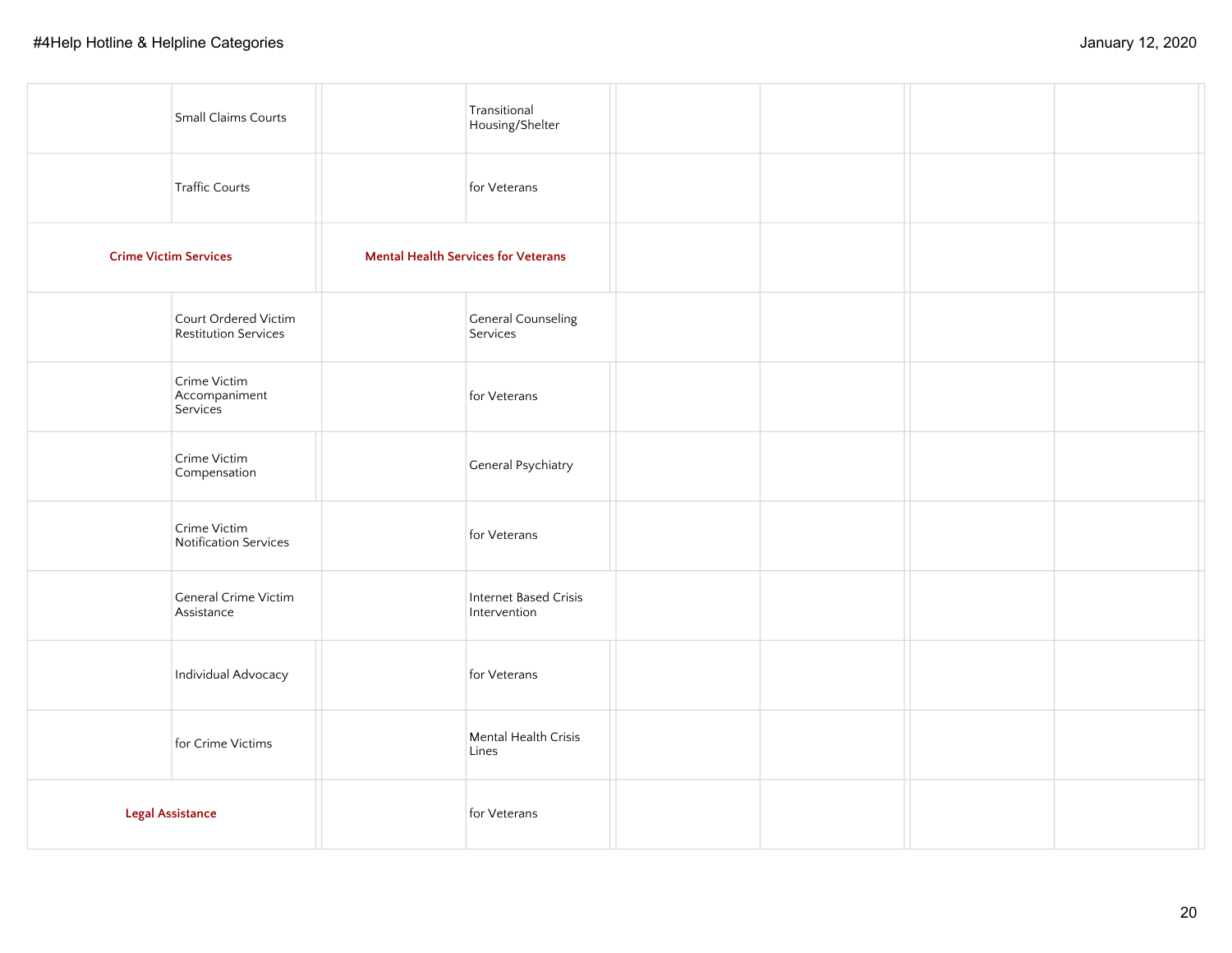| General Legal Aid                           | Mental Health Drop In<br>Centers                    |  |  |
|---------------------------------------------|-----------------------------------------------------|--|--|
| Lawyer Referral<br>Services                 | for Veterans                                        |  |  |
| for Somali Community                        | Mental Health<br>Evaluation                         |  |  |
| Legal Counseling                            | for Veterans                                        |  |  |
| for Disabilities Issues                     | Psychiatric Inpatient<br>Units                      |  |  |
| Legal Representation                        | for Veterans                                        |  |  |
| for Children                                | <b>Retreat Centers</b>                              |  |  |
| for Domestic Violence<br>Issues             | for Veterans - Post<br>Traumatic Stress<br>Disorder |  |  |
| for Involuntary<br>Psychiatric Intervention | Sexual Assault<br>Counseling                        |  |  |
| for Mental Health Courts                    | for Veterans                                        |  |  |
| for Sexual Assault Issues                   | Talklines/Warmlines                                 |  |  |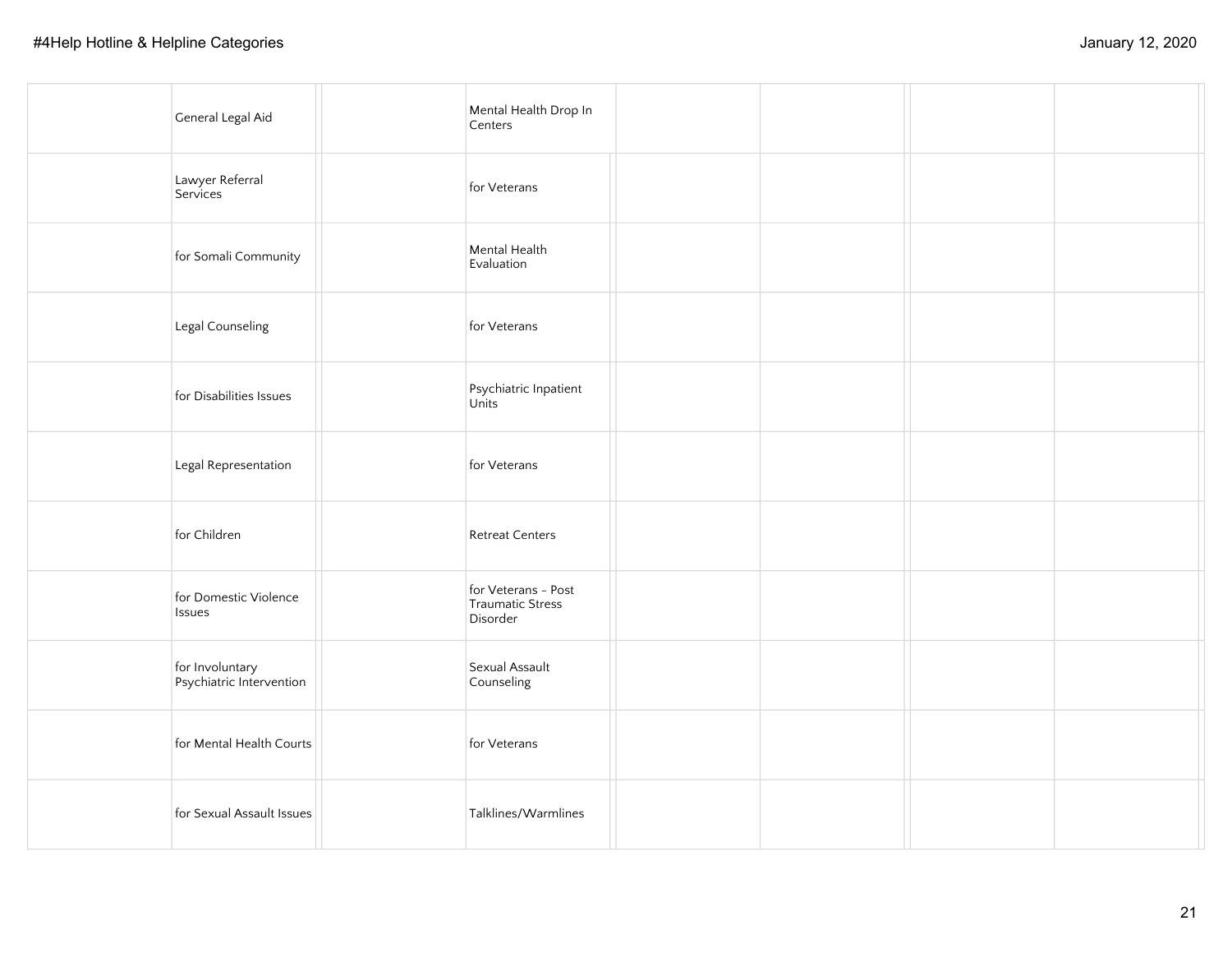| <b>Mediation</b>                          |                                        | for Veterans                                 |  |  |
|-------------------------------------------|----------------------------------------|----------------------------------------------|--|--|
|                                           | Mediation                              | Veteran Reintegration<br>Counseling          |  |  |
|                                           | for Adolescents                        | Veteran Support Groups                       |  |  |
|                                           | for Civil Rights Issues                | Veteran/Military<br>Hotlines                 |  |  |
|                                           | for Utility Issues                     | <b>Military</b>                              |  |  |
| <b>Public Defender and State Attorney</b> |                                        | Case/Care Management                         |  |  |
|                                           | Public Defender                        | for Active Military                          |  |  |
|                                           | for Juvenile Offenders                 | Family Support<br>Centers/Outreach           |  |  |
|                                           | for State Supreme Court                | for Military Reserves                        |  |  |
|                                           | State Attorneys General                | Individual Advocacy                          |  |  |
|                                           | for Domestic Violence<br><b>Issues</b> | for Families of Active<br>Military Personnel |  |  |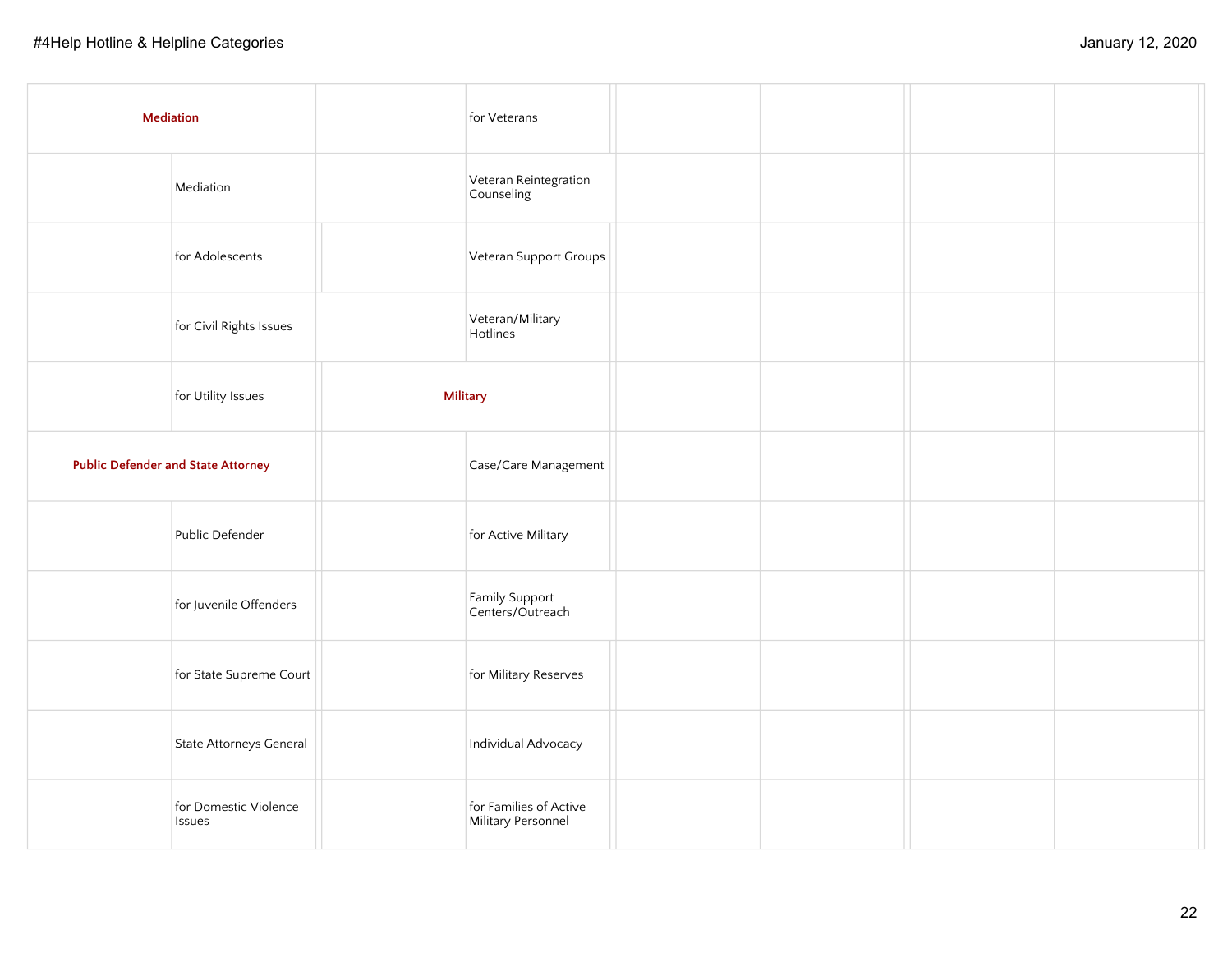|  | for Families of Military<br>Personnel/Veterans |  |  |
|--|------------------------------------------------|--|--|
|  | Military Family<br>Service/Support<br>Centers  |  |  |
|  | Military Family Support<br>Groups              |  |  |
|  | Military Records                               |  |  |
|  | <b>Retreat Centers</b>                         |  |  |
|  | for Families of Military<br>Personnel/Veterans |  |  |
|  | Sexual Assault<br>Counseling                   |  |  |
|  | for Active Military                            |  |  |
|  | Social Services for<br>Military Personnel      |  |  |
|  | Veteran/Military Health<br>Insurance           |  |  |
|  | Veteran/Military<br>Hotlines                   |  |  |